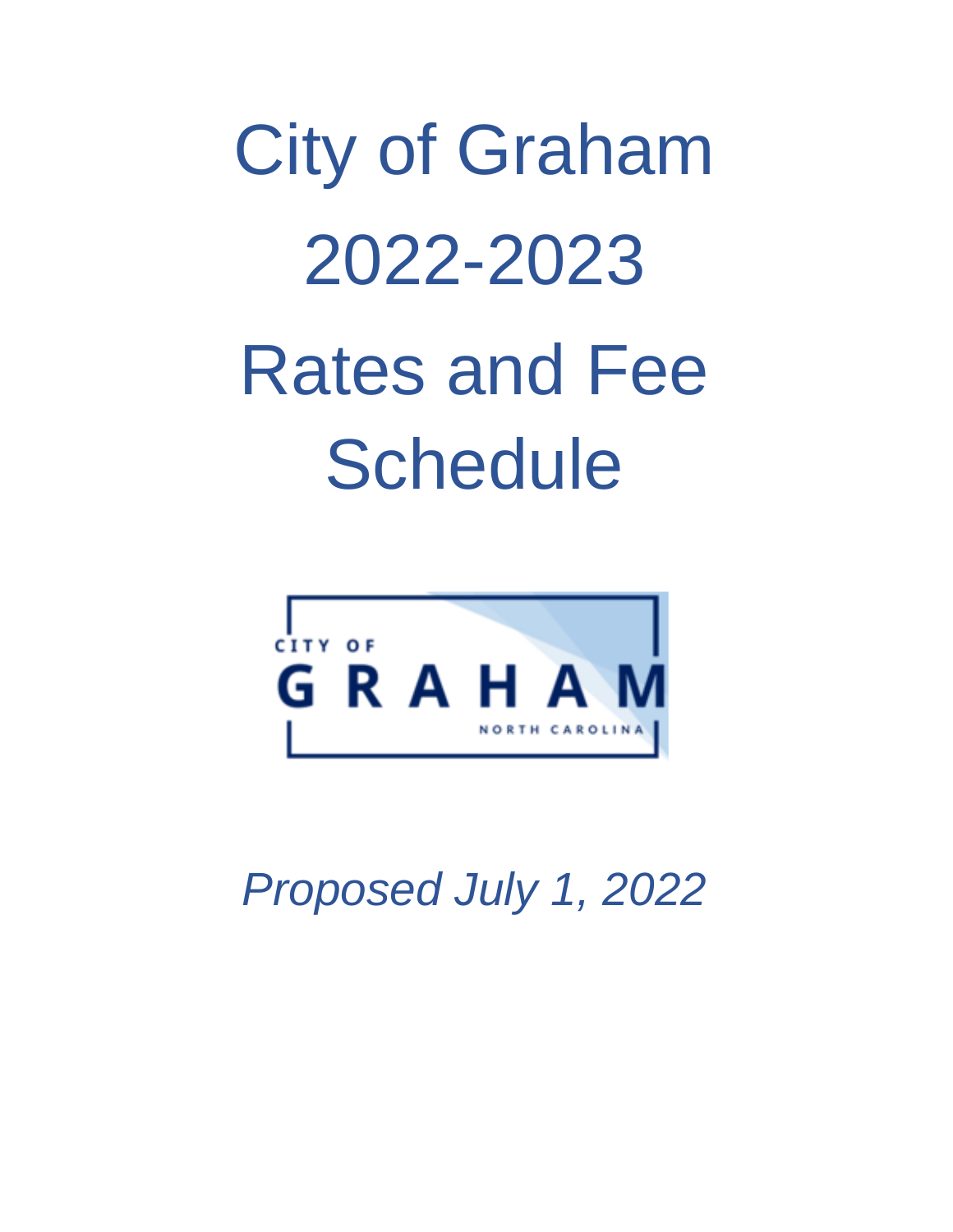# **Table of Contents**

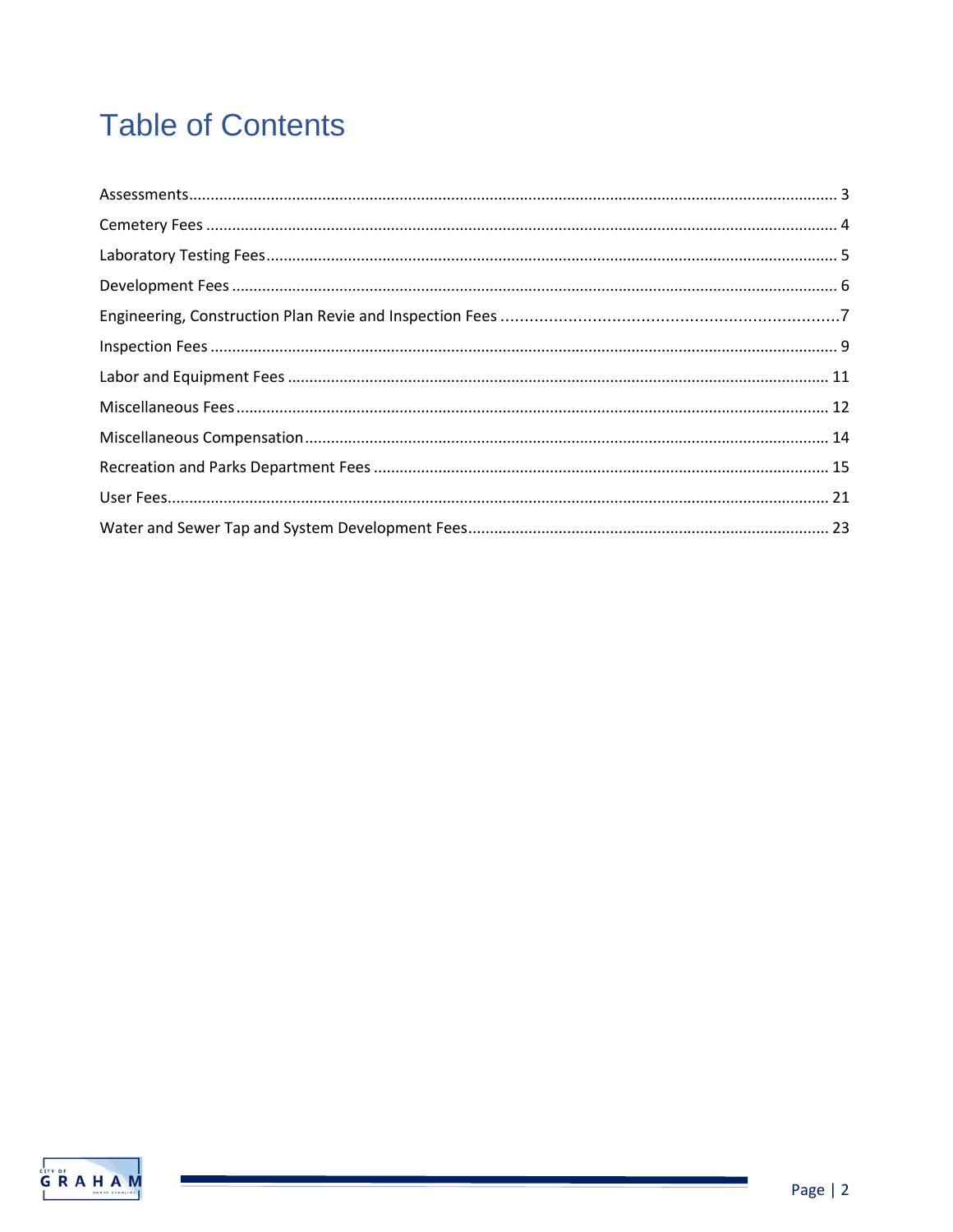# **Assessments**

| <b>Curb and Gutter</b> | Set by City Council based on individual project cost       |
|------------------------|------------------------------------------------------------|
| Paving                 | Set by City Council based on individual project cost       |
| <b>Water and Sewer</b> | Set by City Council based on individual project            |
|                        | City will assume 50% of total construction and engineering |

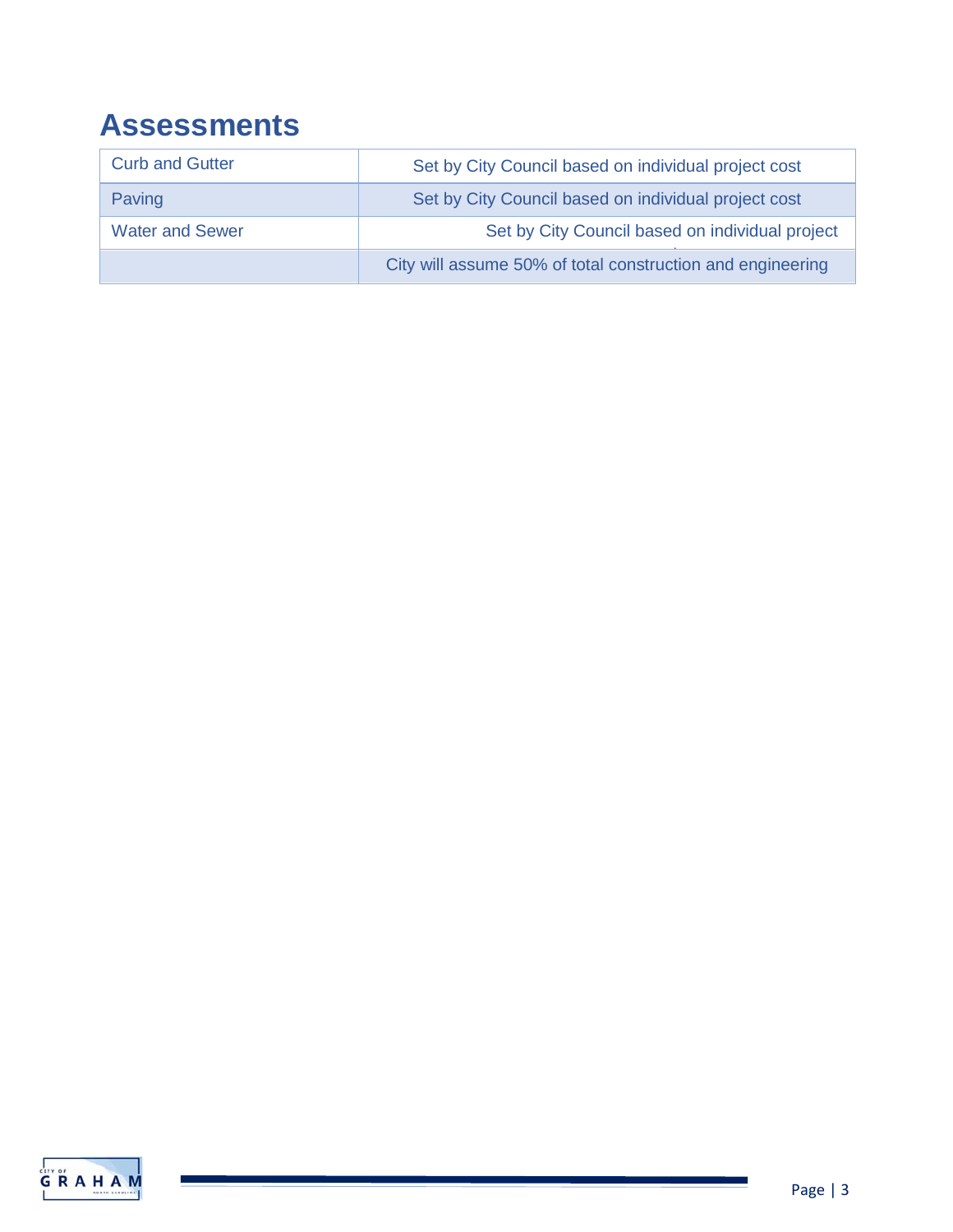# **Cemetery Fees**

| <b>Grave Prices</b>                                                                                                                                                                                                                                                                                                                                                                                                                                                                      | <b>Resident</b>                        | Non-resident |  |  |
|------------------------------------------------------------------------------------------------------------------------------------------------------------------------------------------------------------------------------------------------------------------------------------------------------------------------------------------------------------------------------------------------------------------------------------------------------------------------------------------|----------------------------------------|--------------|--|--|
| Conventional Grave - 4'x8'                                                                                                                                                                                                                                                                                                                                                                                                                                                               | \$800/grave<br>\$2,500/grave           |              |  |  |
| Cremation Grave - 4'x4'                                                                                                                                                                                                                                                                                                                                                                                                                                                                  | \$400/grave<br>\$1,250/grave           |              |  |  |
| Infant Grave - 4'x4'                                                                                                                                                                                                                                                                                                                                                                                                                                                                     | \$400/grave<br>\$1,000/grave           |              |  |  |
| Cremation Grave - 4'x8'<br>(When Available)                                                                                                                                                                                                                                                                                                                                                                                                                                              | \$600/grave<br>\$2,000/grave           |              |  |  |
| 2 <sup>nd</sup> Right to Interment<br>(When Available)                                                                                                                                                                                                                                                                                                                                                                                                                                   | \$200/grave<br>\$500/grave             |              |  |  |
| <b>Cremation-Subdividing of Graves</b>                                                                                                                                                                                                                                                                                                                                                                                                                                                   | \$200                                  | \$400        |  |  |
| <b>Deed Transfers</b>                                                                                                                                                                                                                                                                                                                                                                                                                                                                    |                                        |              |  |  |
| <b>Transfer from Resident to Resident</b>                                                                                                                                                                                                                                                                                                                                                                                                                                                | \$5 administrative fee                 |              |  |  |
| <b>Transfer from Resident to Non-resident</b>                                                                                                                                                                                                                                                                                                                                                                                                                                            | \$1,700 per grave + administration fee |              |  |  |
| <b>Interment Costs</b>                                                                                                                                                                                                                                                                                                                                                                                                                                                                   |                                        |              |  |  |
| Monday - Friday (prior to 2:00pm) <sup>2**</sup>                                                                                                                                                                                                                                                                                                                                                                                                                                         | \$500                                  |              |  |  |
| Monday - Friday (2:00 pm and after) <sup>2**</sup>                                                                                                                                                                                                                                                                                                                                                                                                                                       | \$650                                  |              |  |  |
| Saturdays <sup>1,2</sup>                                                                                                                                                                                                                                                                                                                                                                                                                                                                 | \$1,000                                |              |  |  |
| Sundays <sup>2</sup> and Holidays <sup>2,3</sup>                                                                                                                                                                                                                                                                                                                                                                                                                                         | \$1,250                                |              |  |  |
| <b>Cremation, Infant and 2<sup>nd</sup> Right Interment Costs</b>                                                                                                                                                                                                                                                                                                                                                                                                                        |                                        |              |  |  |
| Monday - Friday (prior to 2:00pm) <sup>2**</sup>                                                                                                                                                                                                                                                                                                                                                                                                                                         | \$250                                  |              |  |  |
| Monday - Friday (2:00 pm and after) <sup>2**</sup>                                                                                                                                                                                                                                                                                                                                                                                                                                       | \$400                                  |              |  |  |
| Saturdays <sup>1,2</sup>                                                                                                                                                                                                                                                                                                                                                                                                                                                                 | \$750                                  |              |  |  |
| Sundays <sup>2</sup> and Holidays <sup>2,3</sup><br>\$1,000                                                                                                                                                                                                                                                                                                                                                                                                                              |                                        |              |  |  |
| <b>Markers</b>                                                                                                                                                                                                                                                                                                                                                                                                                                                                           |                                        |              |  |  |
| Permit Fee - Single or Double*                                                                                                                                                                                                                                                                                                                                                                                                                                                           | \$100                                  |              |  |  |
| <b>Installation - Single Memorial</b>                                                                                                                                                                                                                                                                                                                                                                                                                                                    | \$150                                  |              |  |  |
| <b>Installation - Double Memorial</b><br>\$175                                                                                                                                                                                                                                                                                                                                                                                                                                           |                                        |              |  |  |
| Installation Fee is \$50 for reputable companies approved by the City of Graham<br>*Installation Fee is waived for Veterans with an approved government-supplied marker.<br>** Based upon arrival time at the cemetery<br><sup>1</sup> Satruday rate begins at 4:00pm on Friday and ends at 7:00am on Sunday.<br>2\$50.00 per half hour surcharge after one hour of arrival time or any time after 3:30pm.<br><sup>3</sup> The holiday rate applies to any holiday observed by the City. |                                        |              |  |  |

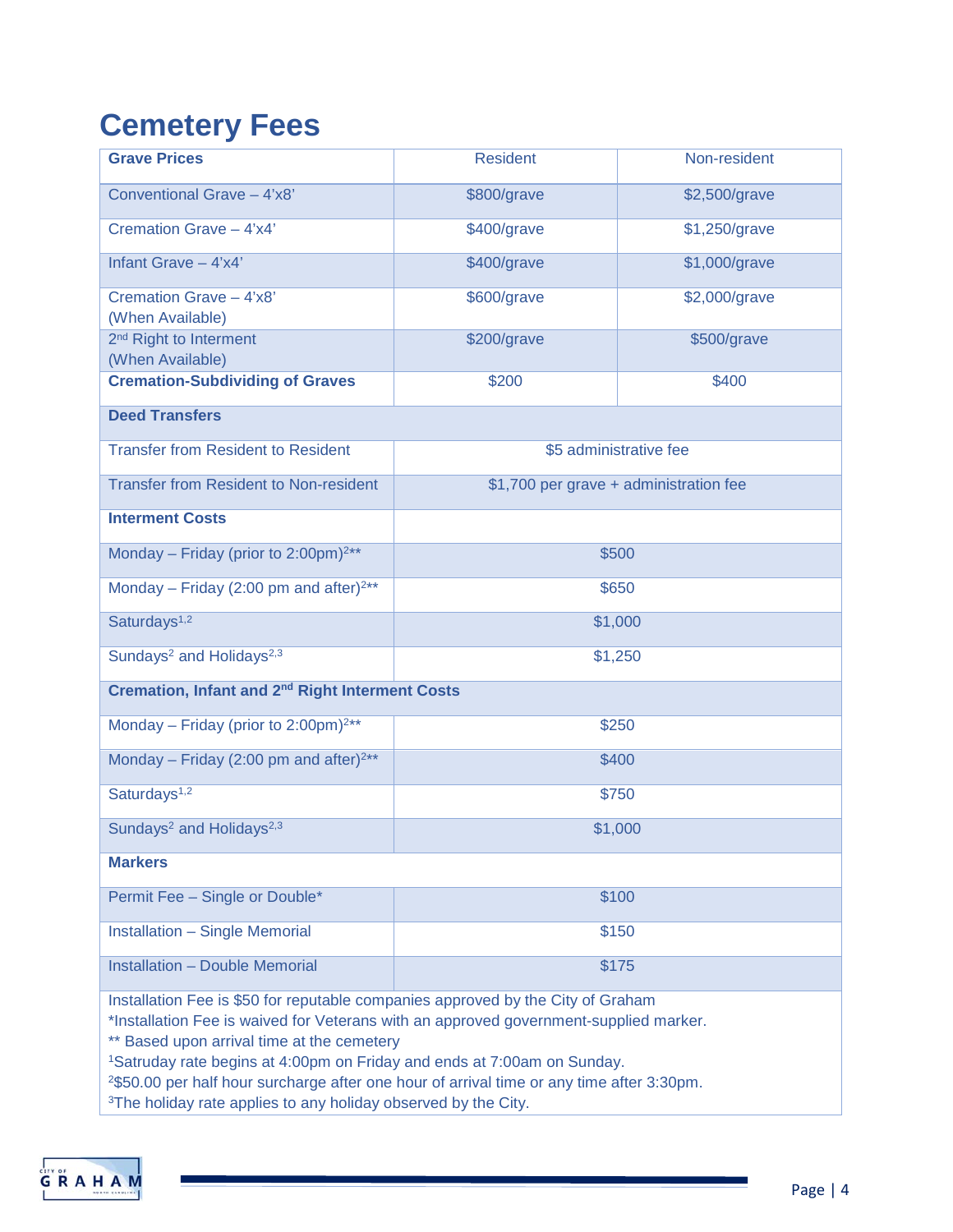# **Laboratory Testing Fees**

| <b>BOD</b>                                                      | \$25                   |
|-----------------------------------------------------------------|------------------------|
| <b>Suspended solids</b>                                         | \$15                   |
| Phosphate (total)                                               | \$20                   |
| Ammonia                                                         | \$20                   |
| <b>Turbidity</b>                                                | \$10                   |
| Temperature and pH                                              | \$10                   |
| <b>Alkalinity</b>                                               | \$10                   |
| <b>Fecal Coliform</b>                                           | \$30                   |
| <b>Coliform Bacteria</b>                                        | \$30                   |
| <b>Heterotrophic Plate Count</b>                                | \$35                   |
| <b>TSS Surcharge Fees</b>                                       | $$0.32$ /lb > 250 mg/l |
| <b>BOD Surcharge Fees</b>                                       | $$0.32/lb > 300$ mg/l  |
| Application for New Significant Industrial User<br>(SIU) Permit | \$200                  |
| Application for New Non-SIU (Local) Sewer Use<br>Permit         | \$100                  |
| Renewal of any existing permit                                  | \$100                  |
| Fats, Oils, and Grease Annual Inspection                        | \$30                   |

Analysis performed by outside commercial laboratory will be cost of analysis plus 20%. Sampling Fee (setup/use/pick-up of sampler) - \$140 per event.

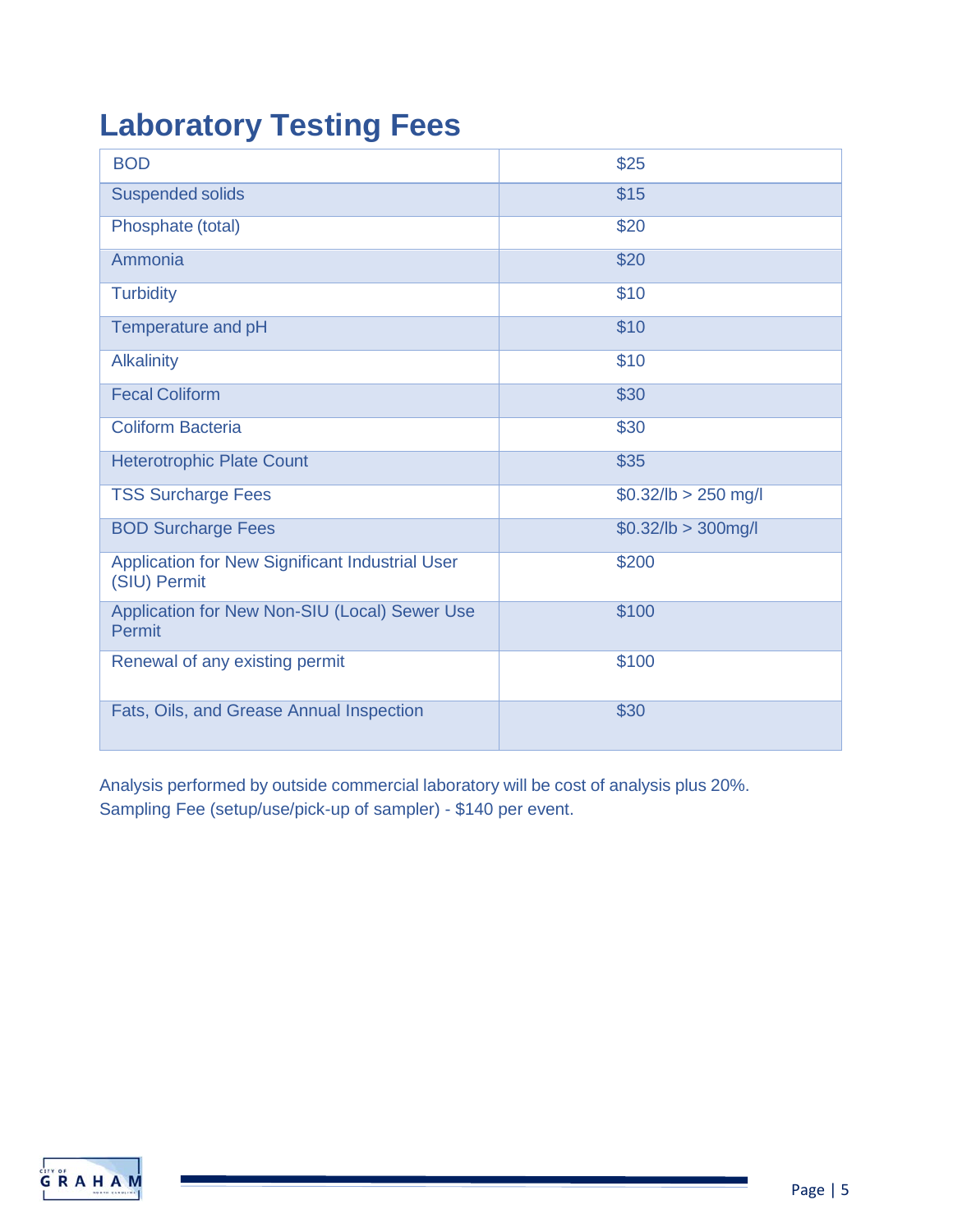# **Development Fees**

| Development Ordinance Book (printed or flash<br>drive)              | \$20 flat fee                                                                                           |
|---------------------------------------------------------------------|---------------------------------------------------------------------------------------------------------|
| Major Subdivision Preliminary Plat Review Fee (5 or<br>more lots)   | \$10 per lot (\$200 min).                                                                               |
| <b>Planned Unit Development Rezoning Request</b>                    | \$5 per acre (\$200 min, \$500 max)                                                                     |
| <b>General Rezoning Request</b>                                     | \$200 flat fee                                                                                          |
| <b>Conditional Rezoning Request</b>                                 | \$300 flat fee                                                                                          |
| <b>Special Use Permit</b>                                           | \$300 flat fee                                                                                          |
| Final Plat Major Subdivision (more than 5 lots)                     | \$50 flat fee                                                                                           |
| Final Plat Minor or Exempt Subdivision (up to 5 lots)               | \$25 flat fee                                                                                           |
| <b>Variance Request</b>                                             | \$300 flat fee                                                                                          |
| Non-Residential Site Plan TRC Review Fee<br>(excluding subdivision) | \$250 (1 <sup>st</sup> and 2 <sup>nd</sup> included), \$100 per review<br>after 2 <sup>nd</sup> review. |
| <b>Annexations</b>                                                  | \$250 per request                                                                                       |
| <b>Administrative Amendment to Council Approved</b><br><b>Plans</b> | \$100 flat fee                                                                                          |
| <b>Wireless Telecommunications Facility</b>                         | \$500 legal review fee in addition to other<br>applicable fees                                          |

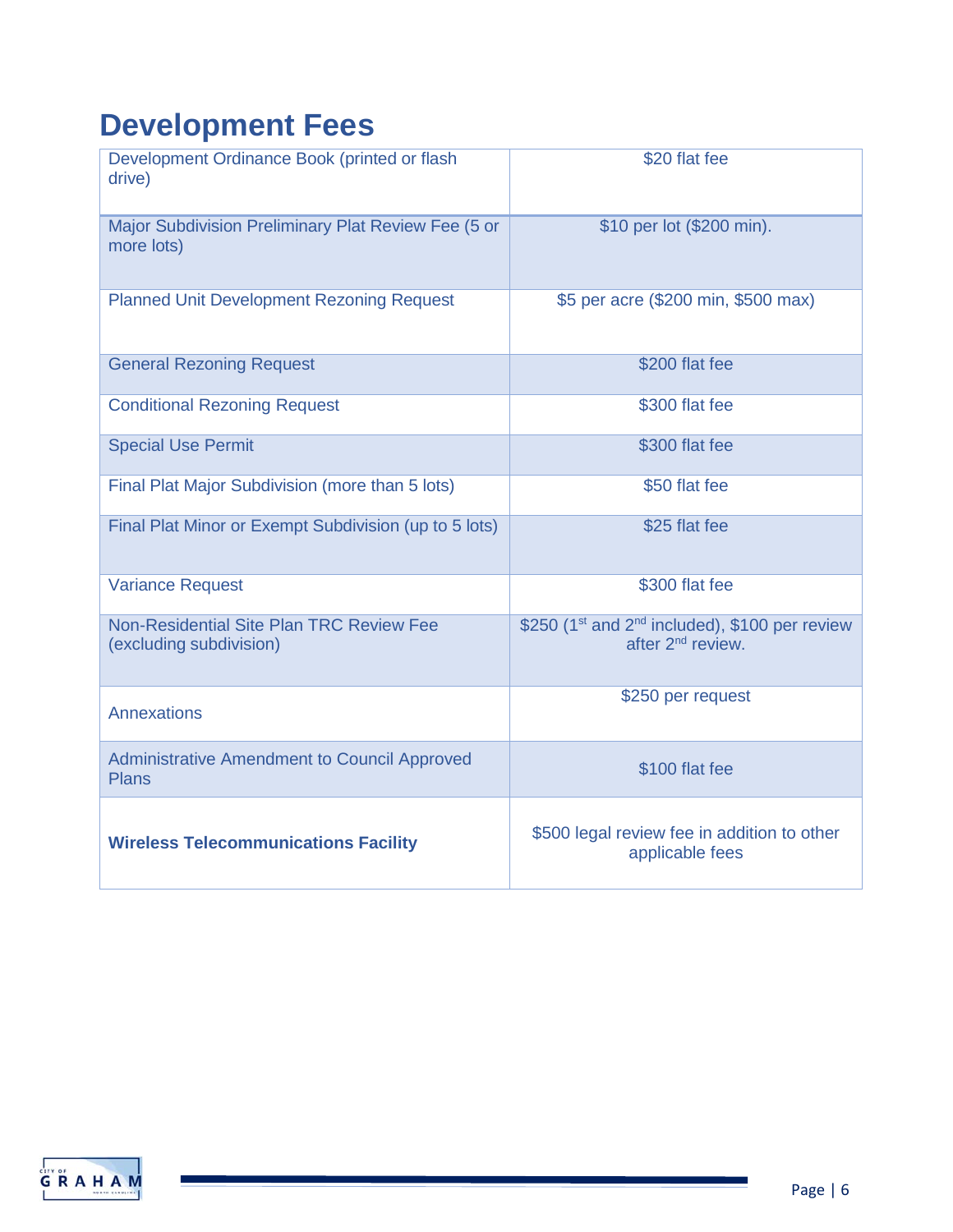# **Engineering, Construction Plan Review, and Inspection Fees**

| <b>Street Plan Review and</b><br><b>Inspection Fee</b>                        | For all streets, the fee includes construction plan review and<br>permitting, and record drawings and mapping review. In<br>addition, the plan includes limited inspection of sub-grade,<br>base courses, asphalt, and curb and gutter: \$2.00 per linear<br>foot of public street and \$1.00 per linear foot of private streets.                                  |
|-------------------------------------------------------------------------------|--------------------------------------------------------------------------------------------------------------------------------------------------------------------------------------------------------------------------------------------------------------------------------------------------------------------------------------------------------------------|
| <b>Waterline Plan Review and</b><br><b>Inspection Fee</b>                     | For all water lines, the fee includes construction plan review,<br>permitting and record drawings review and mapping. In<br>addition, the fee includes limited inspection of backfill and<br>trench compaction and coordinating pressure testing and line<br>disinfection: \$1.50 per linear foot of water line.                                                   |
| <b>Sanitary Sewer Line Plan</b><br><b>Review and Inspection Fee</b>           | For all sanitary sewer lines, the fee includes construction plan<br>review and permitting and record drawings review and<br>mapping. In addition, the fee includes limited inspection of<br>backfill and trench compaction and coordinating sewer line and<br>manhole testing and line video review inspections: \$1.50 per<br>linear foot of sanitary sewer line. |
| <b>Storm Sewer Line Plan Review</b><br>and Inspection Fee                     | For all storm sewer lines, the fee includes construction plan<br>review and permitting and record drawings review and<br>mapping. In addition, the fee includes limited inspection of<br>backfill and trench compaction and line video review<br>inspection: \$1.00 per linear foot of storm sewer line.                                                           |
| <b>Water and Sewer Services</b>                                               | For all water and sewer services, from the mainline tap to the<br>property line, including limited inspection of backfill and trench<br>compaction: \$100.00 per lot or \$50.00 for each service<br>residential service or \$200 for each water service larger than 1<br>inch or sewer service larger than 4 inch.                                                 |
| <b>Backflow Prevention Device</b><br><b>Plan Review and Inspection</b><br>Fee | For all water services other than a standard residential water<br>tap a \$200 plan review and inspection fee will be charged for<br>services requiring a backflow prevention device (domestic, fire,<br>and lawn irrigation).                                                                                                                                      |

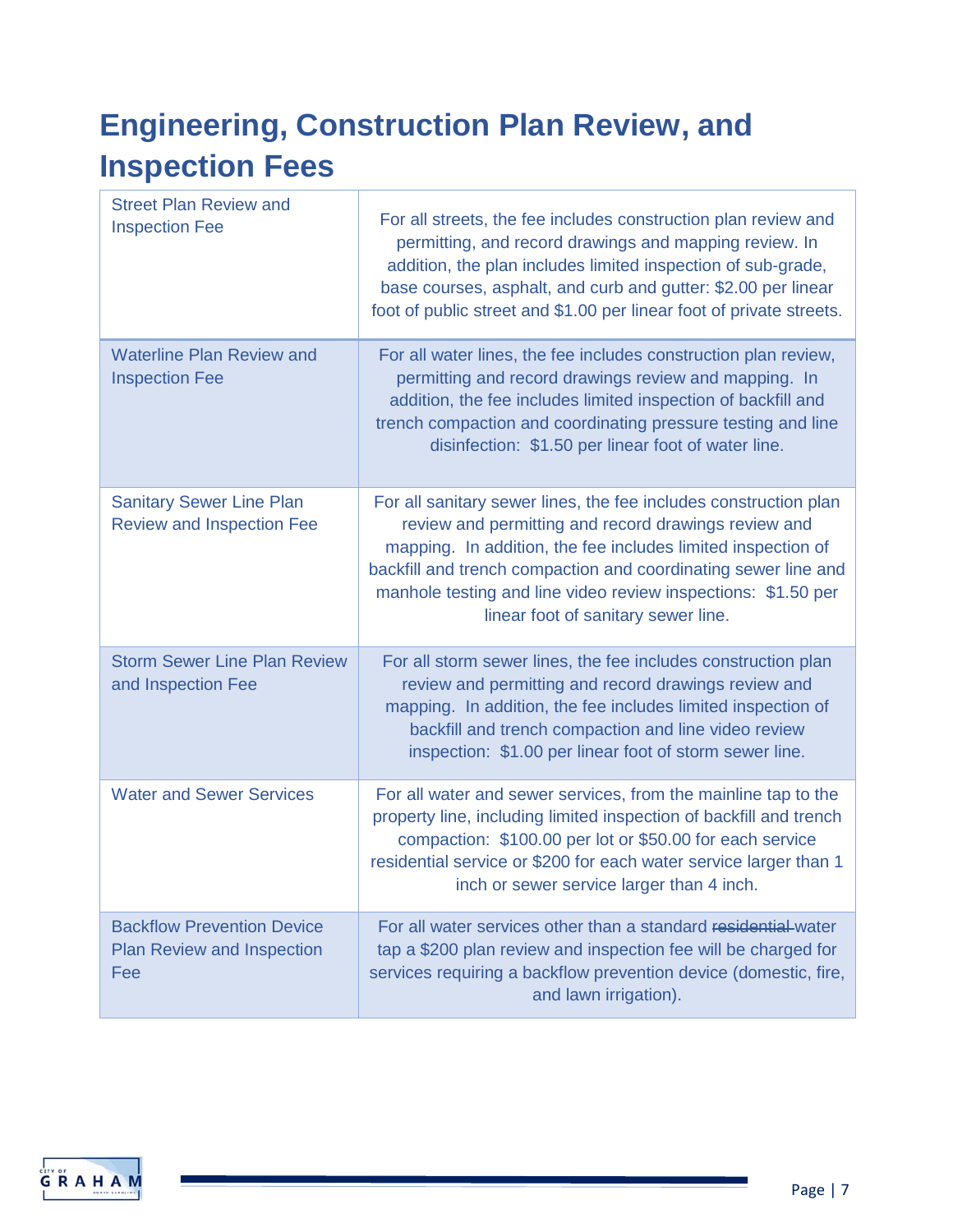| <b>High-Density Stormwater</b><br><b>Management Review and</b><br><b>Inspection Fee</b> | For all High-Density Stormwater Management plans and<br>devices, including construction plan review and permitting. In<br>addition, the fee includes limited inspection of constructed<br>stormwater devices: \$1,000 per device with oone-half payable<br>at the time of plan submittal. |
|-----------------------------------------------------------------------------------------|-------------------------------------------------------------------------------------------------------------------------------------------------------------------------------------------------------------------------------------------------------------------------------------------|
| <b>Low-Density Stormwater</b><br><b>Management Review and</b><br><b>Inspection Fee</b>  | For all Low-Density Stormwater Management plans and<br>devices, including construction plan review and permitting.<br>\$150 flat fee.                                                                                                                                                     |
| <b>Sewer Pump Stations</b><br><b>Requiring Permit Fee</b>                               | For all sewer pump stations requiring a permit. The fee<br>includes plan review, permitting, record drawings review, and<br>limited construction inspection: \$5,000.                                                                                                                     |
| <b>Buffer Authorization Permit</b><br>Fee                                               | Exempt Buffer Disturbance - \$25.<br>Non-Exempt Buffer Disturbance - \$250.                                                                                                                                                                                                               |
| <b>Floodplain Development</b><br><b>Permit Fee</b>                                      | \$50 permit flat fee.<br>Impacts to floodway required FEMA permitting - additional<br>\$250.                                                                                                                                                                                              |
| <b>Water System Hydraulic</b><br><b>Modeling</b>                                        | Water modeling for extensive offsite waterlines (over 1,000<br>linear feet of offsite extension) is to be completed by the City's<br>chosen outside contractor. The cost of modeling is to be the<br>City's cost.                                                                         |

Non-routine or excessive inspections will include holidays, weekend inspections, and after-hours work. Non-routine or excessive inspection may include repeat inspections due to contractor failure or lack of coordination by the contractor. Non-routine or excessive inspections will be charged a rate of \$100/hour per person after the second inspection, re-inspections, holidays, and weekends with inspections that require multiple people present to be charged at multiples of this rate.

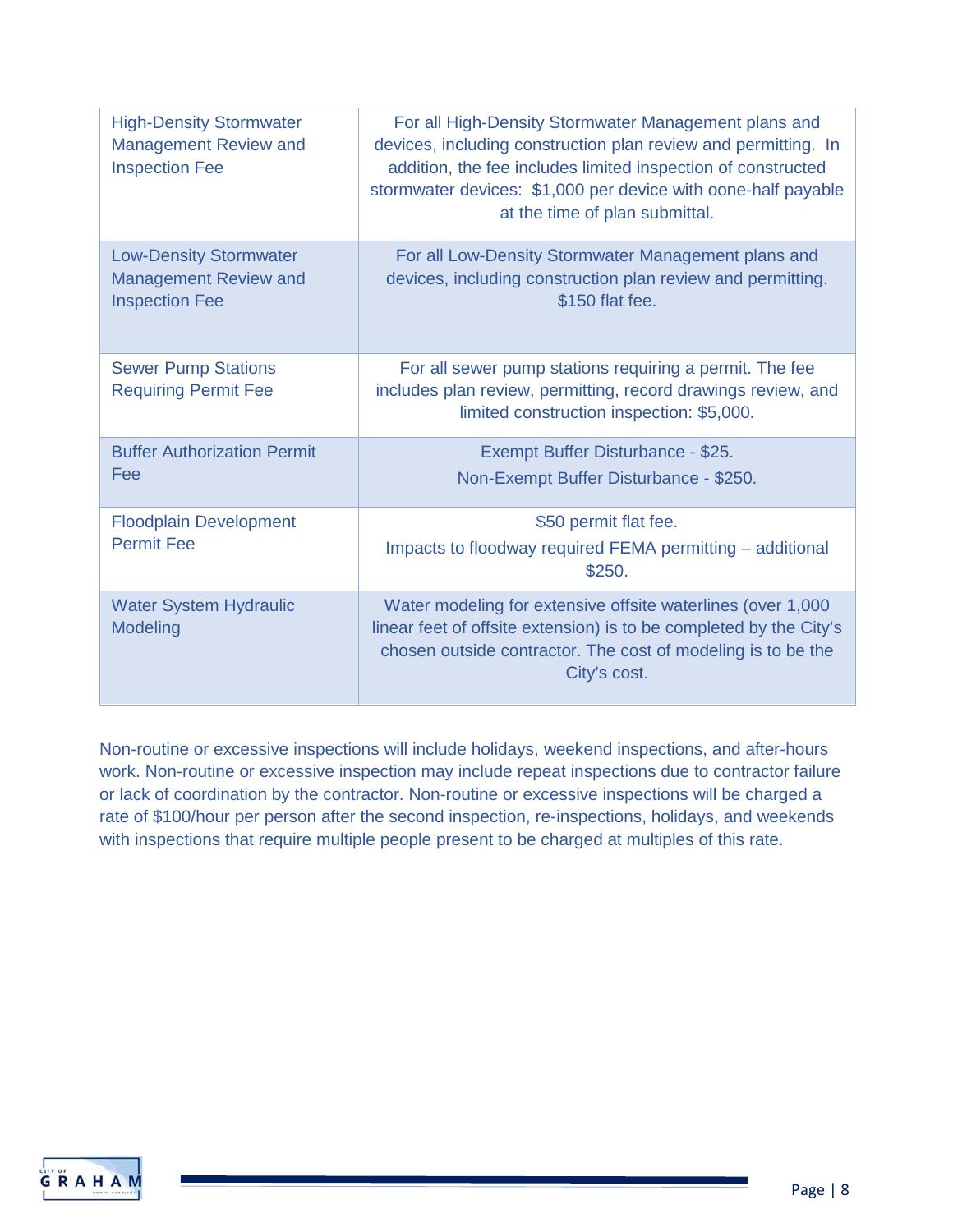# **Inspection Fees**

# **Building Permit**

| <b>Minimum Permit Fee</b>                     | \$50                                                                                 |
|-----------------------------------------------|--------------------------------------------------------------------------------------|
| Residential (total structural square feet)    | \$0.25 per sf                                                                        |
| Commercial                                    | \$5 per \$1,000 of value                                                             |
| Re-inspection Fee <sup>1</sup>                | \$50                                                                                 |
| <b>Building Plan Review, Commercial</b>       | \$200 buildings up to 10,000 sf<br>$$200 + $0.01$ per sf for buildings >10,000<br>sf |
| <b>Building Plan Review, Commercial Upfit</b> | \$100                                                                                |
| <b>Building Plan Review, Residential</b>      | \$50                                                                                 |
| Sprinkler System (review and permit)          | \$100                                                                                |
| <b>Swimming Pool</b>                          | \$75                                                                                 |
| Sign                                          | \$50                                                                                 |

# **Electrical Permit**

| <b>Minimum Permit Fee</b>                      | \$50                  |
|------------------------------------------------|-----------------------|
| <b>Extra Trip</b>                              | \$25 each trip        |
| Re-Inspection Fee <sup>1</sup>                 | \$50                  |
| Mobile Home Park Spaces (1-5)                  | \$50                  |
| Mobile Home Park Spaces (above 5)              | \$6 per space         |
| <b>Billboards</b>                              | based on service size |
| <b>Saw Service</b>                             | \$50                  |
| <b>Temporary Service for Construction Site</b> | \$50                  |
| Temporary Power for Sec. 10.8 N.C.E.C          | \$50                  |
| <b>Residential and Commercial Service</b>      | \$0.10 per sf         |
| <b>Low Voltage Wiring</b>                      | \$50                  |
| <b>Security System</b>                         | \$50                  |
| <b>Wiring Swimming Pool</b>                    | \$110                 |

# **Heating and Air Conditioning Permit**

| <b>Minimum Permit Fee</b>      | \$50 plus \$5 per additional thousand |
|--------------------------------|---------------------------------------|
| Re-Inspection Fee <sup>1</sup> | \$50                                  |
| <b>Ansul Test on Hoods</b>     | \$100                                 |
| Duct Test (smoke)              | \$50                                  |
| <b>New Gas Line</b>            | \$50                                  |

### **Insulation Permit**

|      | <b>StingHouTharmelynQtwredlengs</b> | $$0.00$ plus |                |           |
|------|-------------------------------------|--------------|----------------|-----------|
| GRAH | <b>Multi-Family Dwellings</b>       |              | 20.00 per unit |           |
|      | $Re$ -Inspection Fee <sup>1</sup>   | 50.00        |                | Page $ 9$ |
|      | Aneul Taet on Hoode                 | 100.00       |                |           |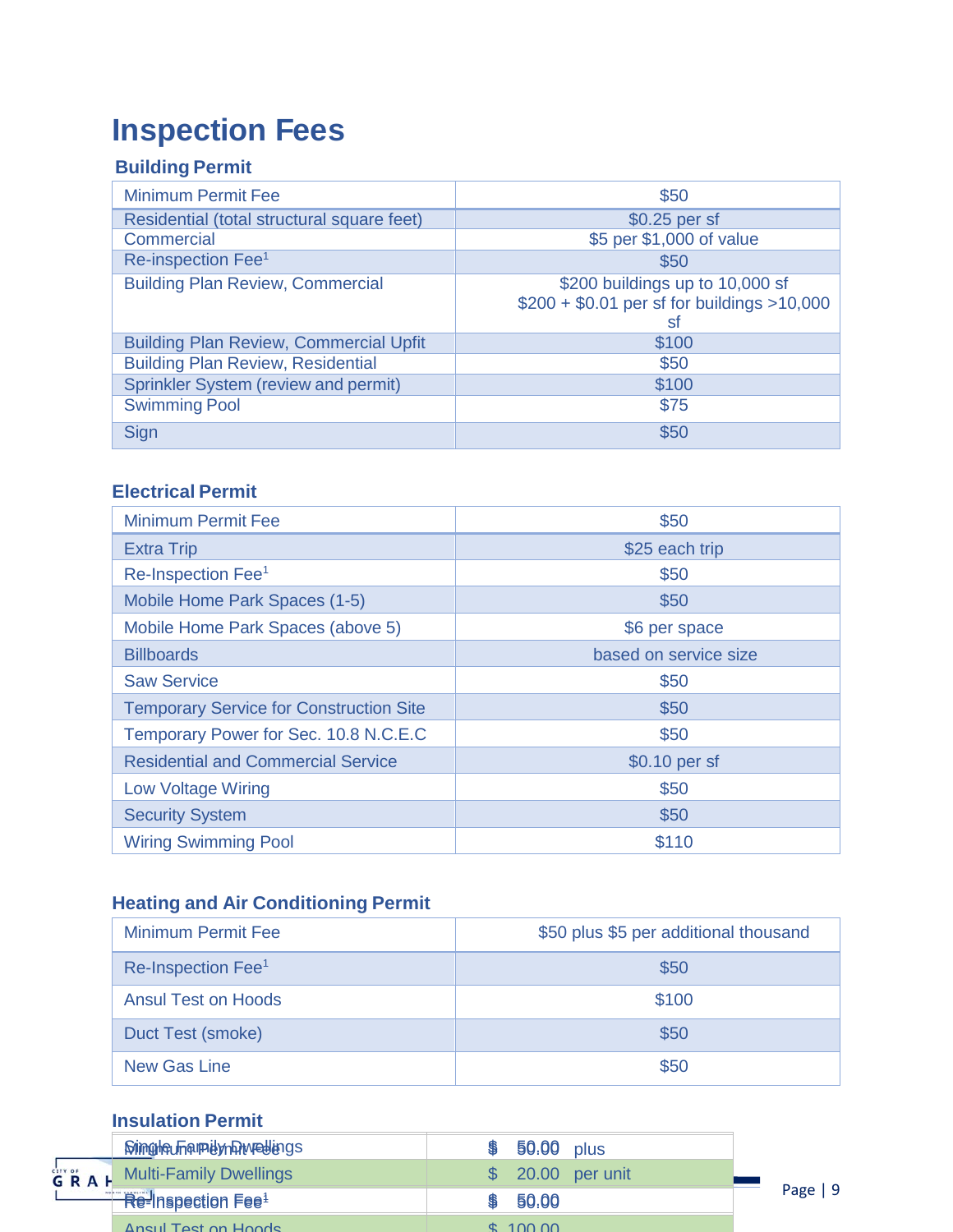### **Insulation Permit**

| <b>Dimoto Frame by DIMENED</b>                              | \$50<br>\$<br>50.00 plus  |
|-------------------------------------------------------------|---------------------------|
| <b>Multi-Family Dwellings</b>                               | \$20 per unit             |
| <b>Re-Inspection Eee:</b><br>Re-Inspection Fee <sup>1</sup> | <b>50.00</b><br>ъ<br>\$50 |
| Ansul Test on Hoods                                         | \$100.00                  |
| Duct Test (smoke)                                           | \$.<br>50.00              |
| Plumbing Permit                                             | \$<br>50.00               |
| First Fixture <sup>3</sup>                                  | \$50                      |
| Each Additional Fixture <sup>3</sup>                        | \$8                       |
| <b>Water Tap Non-Sewer Use</b>                              | \$50                      |
| Re-Inspection Fee <sup>1</sup>                              | \$50                      |

### **Mobile Homes**

| <b>On-Site Inspection for HUD Labeled</b> | \$100 all-inclusive |
|-------------------------------------------|---------------------|
|-------------------------------------------|---------------------|

### **Miscellaneous Building**

| <b>ABC</b> Inspection                                        | \$100                                                          |
|--------------------------------------------------------------|----------------------------------------------------------------|
| <b>Demolition of Building</b>                                | \$60 plus \$1,000 cash bond                                    |
| Driveway Permit <sup>2</sup>                                 | \$50                                                           |
| <b>Moving of Building</b>                                    | \$60 plus \$1,000 cash bond                                    |
| New Business Building & Fire Inspection                      | \$50                                                           |
| Fire Re-Inspection Fee <sup>1</sup> (routine<br>inspections) | \$50-3rd, \$100-4 <sup>th</sup> , \$150-5 <sup>th</sup> , etc. |
| <b>On-Site Consultations (all trades)</b>                    | \$50                                                           |
| Tanks (50-10,000 gallons)                                    | \$50                                                           |
| Tanks (over 10,000 gallons)                                  | \$2 per additional thousand gallon                             |

### **Inspection Fee Notes**

- 1. A re-inspection fee may be assessed when the permitted work is not ready at the time of the requested inspection or when recurring deficiencies exist.
- 2. Before any person shall cut or construct a driveway, such person shall apply to and secure from the City Building Inspector a permit to do so, and pay the applicable fee.
- 3. For multi-family developments, each unit shall be calculated individually for plumbing permits.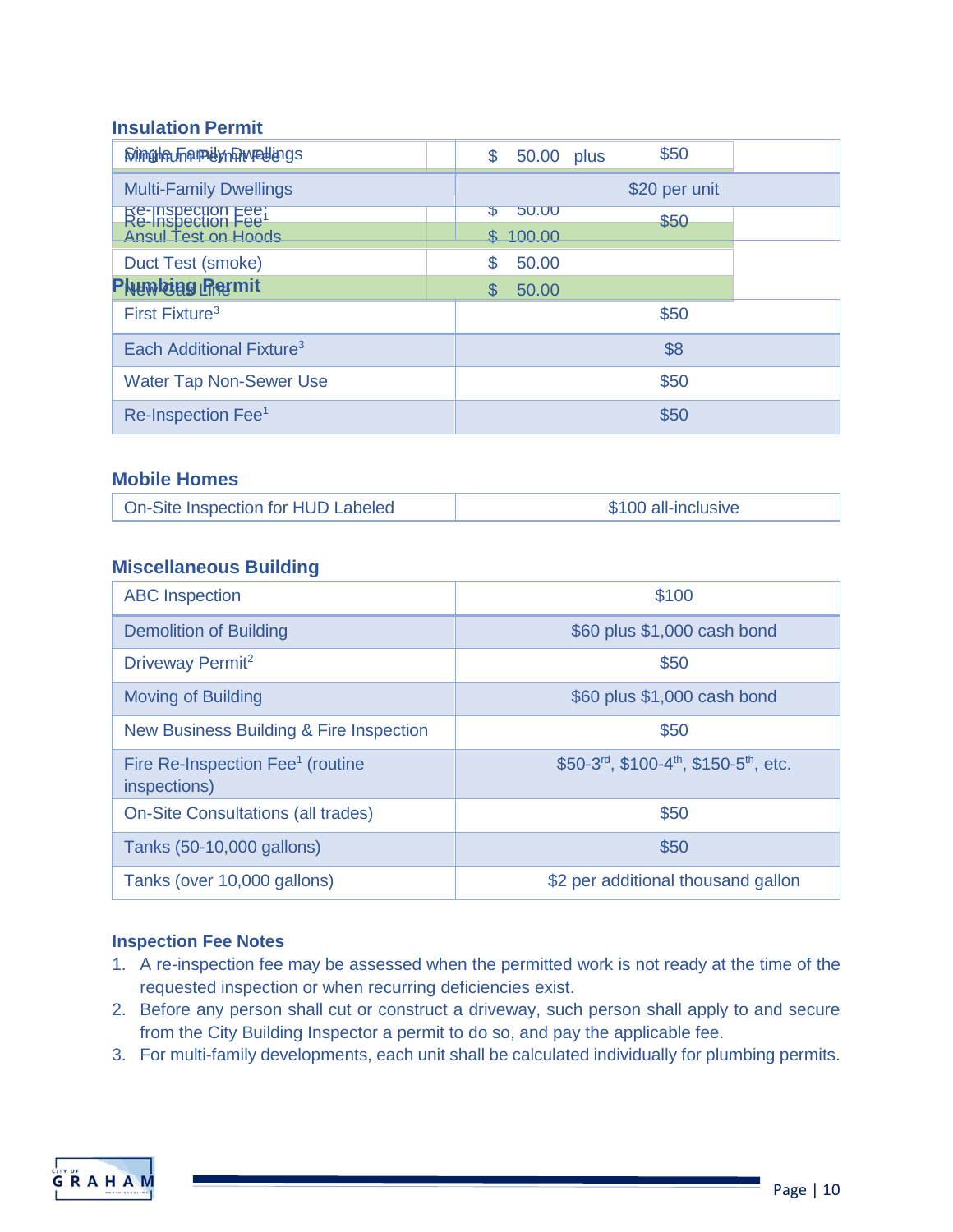# **Labor and Equipment Fees**

| Superintendent                                   | \$ actual |
|--------------------------------------------------|-----------|
| <b>Equipment Operator or Labor Supervisor</b>    | \$ actual |
| <b>All Other Labor</b>                           | \$ actual |
| <b>Motor Grader</b>                              | \$45      |
| <b>Track Loader</b>                              | \$125     |
| <b>Rubber Tired Loader</b>                       | \$40      |
| <b>Tandem Dump Truck</b>                         | \$67      |
| <b>Dump Truck</b>                                | \$53      |
| <b>Dumpster</b>                                  | \$400     |
| <b>Roller</b>                                    | \$30      |
| <b>Tractor</b>                                   | \$22      |
| <b>Tack Distributor</b>                          | \$18      |
| <b>Backhoe</b>                                   | \$44      |
| <b>Air Compressor</b>                            | \$12      |
| Snowplow                                         | \$23      |
| <b>Pickup Truck</b>                              | \$12      |
| <b>Sweeper</b>                                   | \$100     |
| <b>Flusher</b>                                   | \$33      |
| <b>Low Boy Trailer</b>                           | \$20      |
| <b>Chipper</b>                                   | \$32      |
| Chainsaw, Concrete Saw and Tamp                  | \$5       |
| <b>Grinder and Line Remover</b>                  | \$15      |
| <b>Paint Gun</b>                                 | \$10      |
| <b>Bush Hog</b>                                  | \$10      |
| <b>Sewer Roder</b>                               | \$15      |
| <b>CL12 Taping Machine</b>                       | \$12      |
| Pumps, Other Taping and Other Small<br>Equipment | \$5       |
| <b>Bucket Truck</b>                              | \$45      |

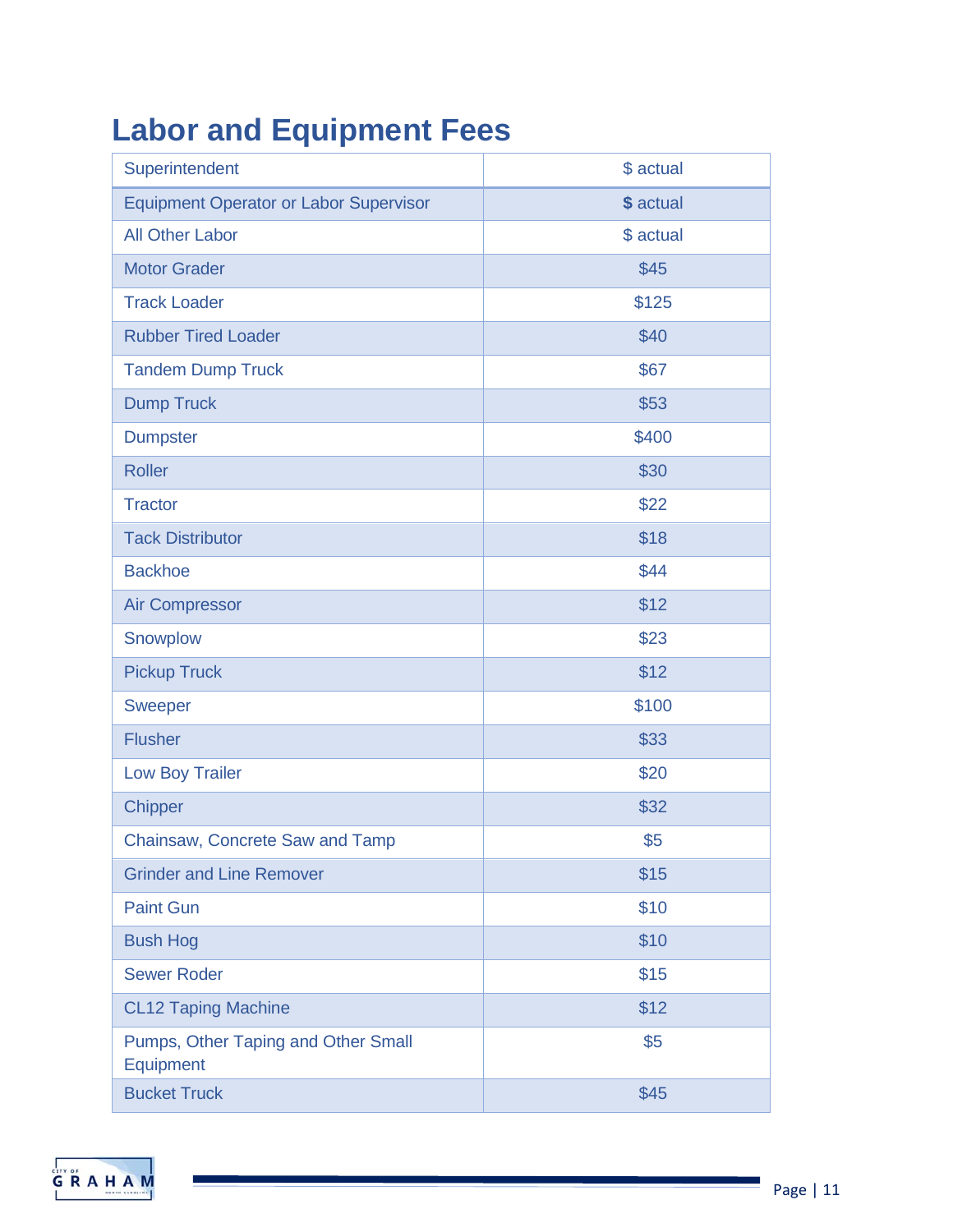| Paver                            | \$67 |
|----------------------------------|------|
| <b>Cement Mixer</b>              | \$8  |
| <b>Straw Blower</b>              | \$8  |
| <b>Utility Trailer</b>           | \$10 |
| <b>Sewer Jet Machine</b>         | \$15 |
| <b>Welding/Generator Trailer</b> | \$15 |
| <b>TV Inspection Camera</b>      | \$15 |
| <b>Skid Steer Loader</b>         | \$25 |
| <b>Hydraulic Breaker</b>         | \$15 |
| <b>Message Board</b>             | \$5  |
| <b>Dozer</b>                     | \$55 |
| <b>UTV</b>                       | \$14 |
| Excavator                        | \$82 |
| <b>Mini Excavator</b>            | \$21 |
| <b>Leaf Picker</b>               | \$75 |
| <b>Tracked Skid Steer</b>        | \$36 |
| <b>Boom Mower</b>                | \$30 |
| <b>Crew Cab Service Truck</b>    | \$20 |

### **Labor and Equipment Notes**

- All rates are per hour.
- Any Labor performed after hours, on weekends, or on holidays will be billed at time plus  $\frac{1}{2}$ hour.
- Any other equipment is based on current contractual rental rates.

# **Miscellaneous Fees**

| <b>Auto Mileage Reimbursement</b> | <b>Current USGA rate for POV mileage</b><br>reimbursement (www.gsa.gov) |
|-----------------------------------|-------------------------------------------------------------------------|
| <b>Bad Check Penalty</b>          | \$25                                                                    |
| Print Copy (11x17)                | $$1.50$ per page                                                        |
| Print Copy (18x24)                | \$5.00 per page                                                         |
| Print Copy (34x44)                | \$10.00 per page                                                        |

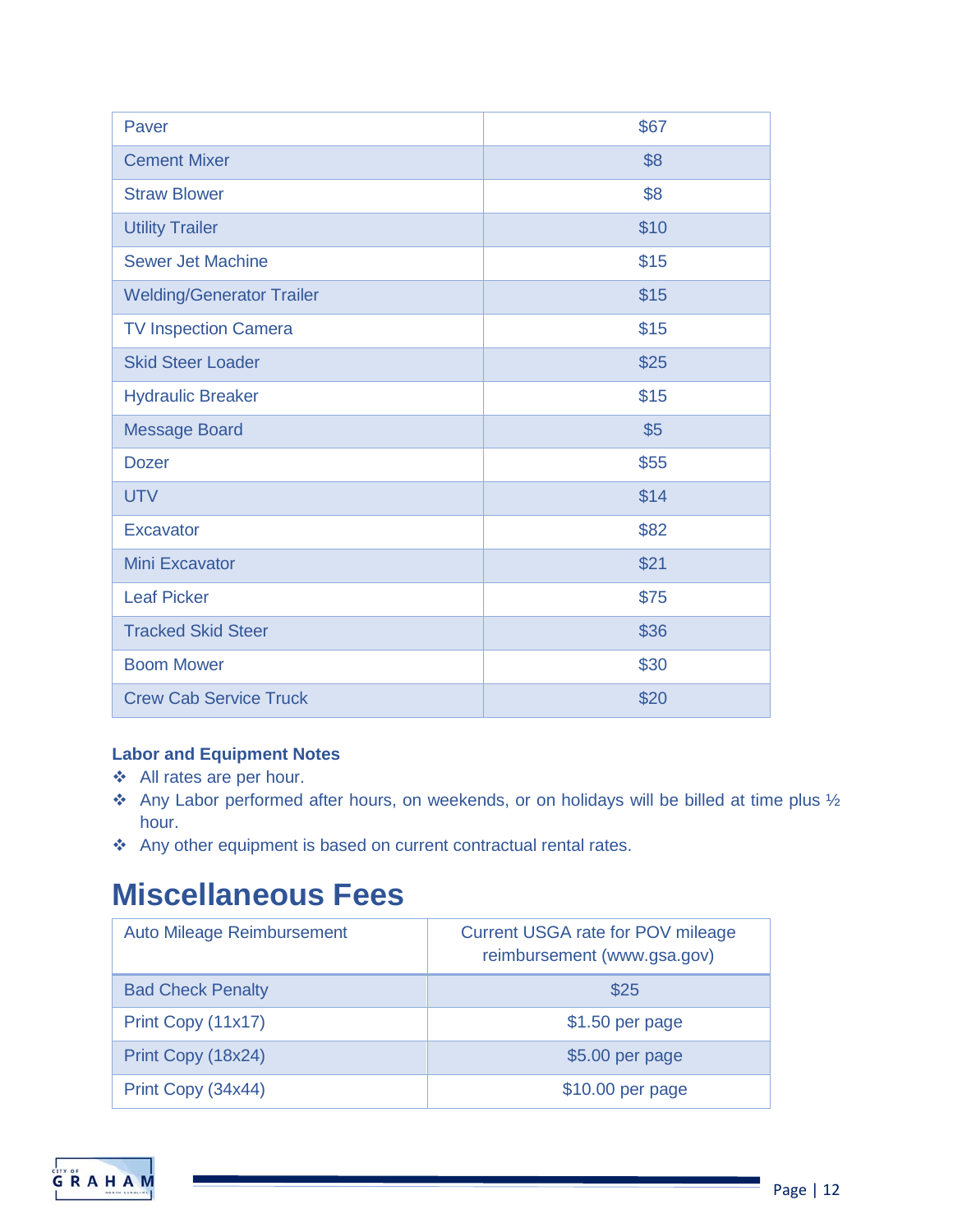| <b>Cement Catch Basin Cover</b>                                           | \$400                                                                                                |
|---------------------------------------------------------------------------|------------------------------------------------------------------------------------------------------|
| <b>Copy Fee</b>                                                           | \$0.25 per page                                                                                      |
| Faulty Burglar Alarm (Sec. 2-222(c))                                      | \$50 after 2 faulty alarms during 2<br>calendar months                                               |
| Faulty Fire Alarms (Sec. 2-246(d))                                        | \$50 after 2 faulty alarms during 2<br>consecutive months                                            |
| <b>Fingerprinting for Public</b>                                          | \$3 for identification only; no charge<br>for children 12 years old and<br>younger                   |
| Lot Mowing Administrative Fee                                             | \$50 per mowing                                                                                      |
| Notice of Attachment and Garnishment                                      | \$5 per GS-105-368                                                                                   |
| <b>Sign Damage Fees</b>                                                   |                                                                                                      |
| <b>City Limit Sign</b>                                                    | \$75 plus pole, plus labor                                                                           |
| Stop Sign, 30x30                                                          | \$40 plus pole, plus labor                                                                           |
| Stop Sign, 36x36                                                          | \$60 plus pole, plus labor                                                                           |
| Stop Sign, 48x48                                                          | \$120 plus two poles, plus labor                                                                     |
| City-Wide Speed Limit Sign, 42x30                                         | \$85 plus two poles, plus labor                                                                      |
| City-Wide Speed Limit Sign, 60x36                                         | \$150 plus two poles, plus labor                                                                     |
| Warning Signs (e.g. curve, dead end)                                      | \$55 plus pole, plus labor                                                                           |
| Regulatory Signs (e.g. speed limit,<br>weight limit, do not enter, yield) | \$45 plus pole, plus labor                                                                           |
| <b>One-Way Arrows</b>                                                     | \$30 plus pole, plus labor                                                                           |
| <b>Street Name Sign</b>                                                   | \$150 plus labor                                                                                     |
| <b>All Parking Regulation Signs</b>                                       | \$20 plus pole, plus labor                                                                           |
| <b>School/Pedestrian Crossing Sign</b>                                    | \$110 plus pole, plus labor                                                                          |
| <b>Downtown Residential Parking Permit</b>                                | \$20 per year                                                                                        |
| Pole                                                                      | \$35                                                                                                 |
| Labor                                                                     | \$19.80 per maintenance worker,<br>per hour, there is a minimum<br>charge of two maintenance workers |
| <b>Solicitors/Canvassers Permit</b>                                       | \$25 per Sec. 6-70                                                                                   |
| <b>Solicitation Fee</b>                                                   | \$50                                                                                                 |

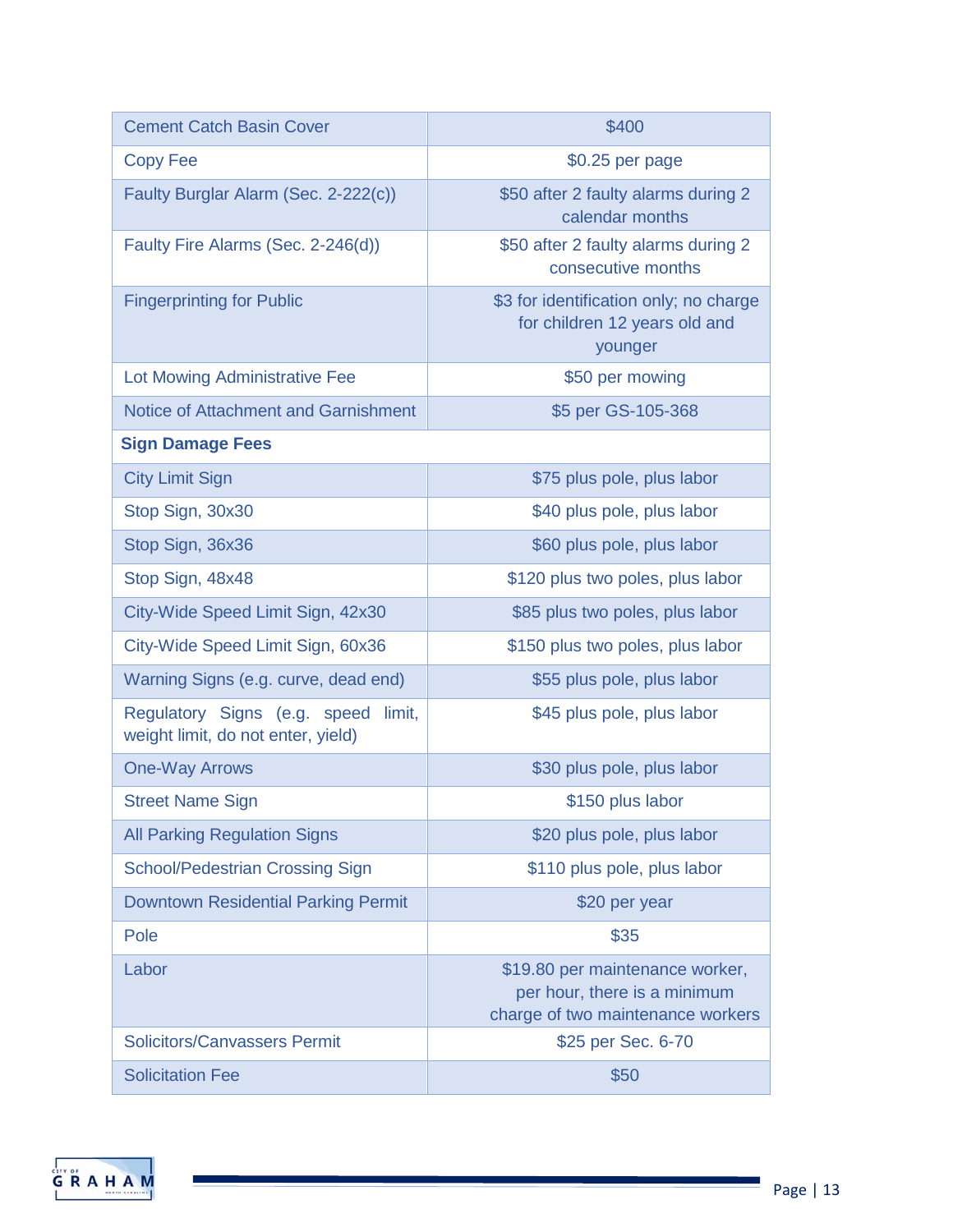| Street Signs (City Style for Private<br>Streets)  | \$150 complete set with 2 blades,<br>poles, bracket, cap and installation |  |
|---------------------------------------------------|---------------------------------------------------------------------------|--|
| Street Signs (City Style for Private<br>Streets)  | \$85 sign set only, no pole or<br>installation                            |  |
| Street Cuts (up to 4'x5' or 20 sf)                | \$40 minimum                                                              |  |
| Street Cuts (over 4'x5' or 20 sf)                 | \$40 minimum plus \$2 per additional                                      |  |
| <b>Taxi Driver Permit</b>                         | \$1 per Sec. 6-162                                                        |  |
| <b>Temporary Encroachment Permit</b>              | \$40 plus labor                                                           |  |
| <b>Temporary Parking Permit</b>                   | \$5 per day                                                               |  |
|                                                   | \$25 per month                                                            |  |
|                                                   | \$150/year Sec. 20-161                                                    |  |
| <b>Topographic Diskette with One Sheet</b>        | \$25 per map                                                              |  |
| <b>Topographic Map Blueprint</b>                  | \$10 per map                                                              |  |
| Topographic Maps Disk (of Graham &<br>Burlington) | \$150 plus labor                                                          |  |
| <b>Trimming City Owned Trees Bond</b>             | \$50,000 Property Damage                                                  |  |
| <b>Trimming City Owned Trees Bond</b>             | \$50 Personal Injury                                                      |  |
| <b>Trimming City Owned Trees</b>                  | \$15 per Sec. 10-63                                                       |  |
| <b>Cement Catch Basin Cover</b>                   | \$400                                                                     |  |

# **Miscellaneous Compensation**

| Mayor                         | \$771.86 per month                 |  |
|-------------------------------|------------------------------------|--|
| <b>City Council Member</b>    | \$473.84 per month                 |  |
| <b>Cell Phone Allowance</b>   | \$35 per month                     |  |
| <b>Firemen's Compensation</b> | \$10 per call/meeting/training     |  |
|                               | Plus \$1 to Graham FD Supplemental |  |
|                               | Retirement                         |  |

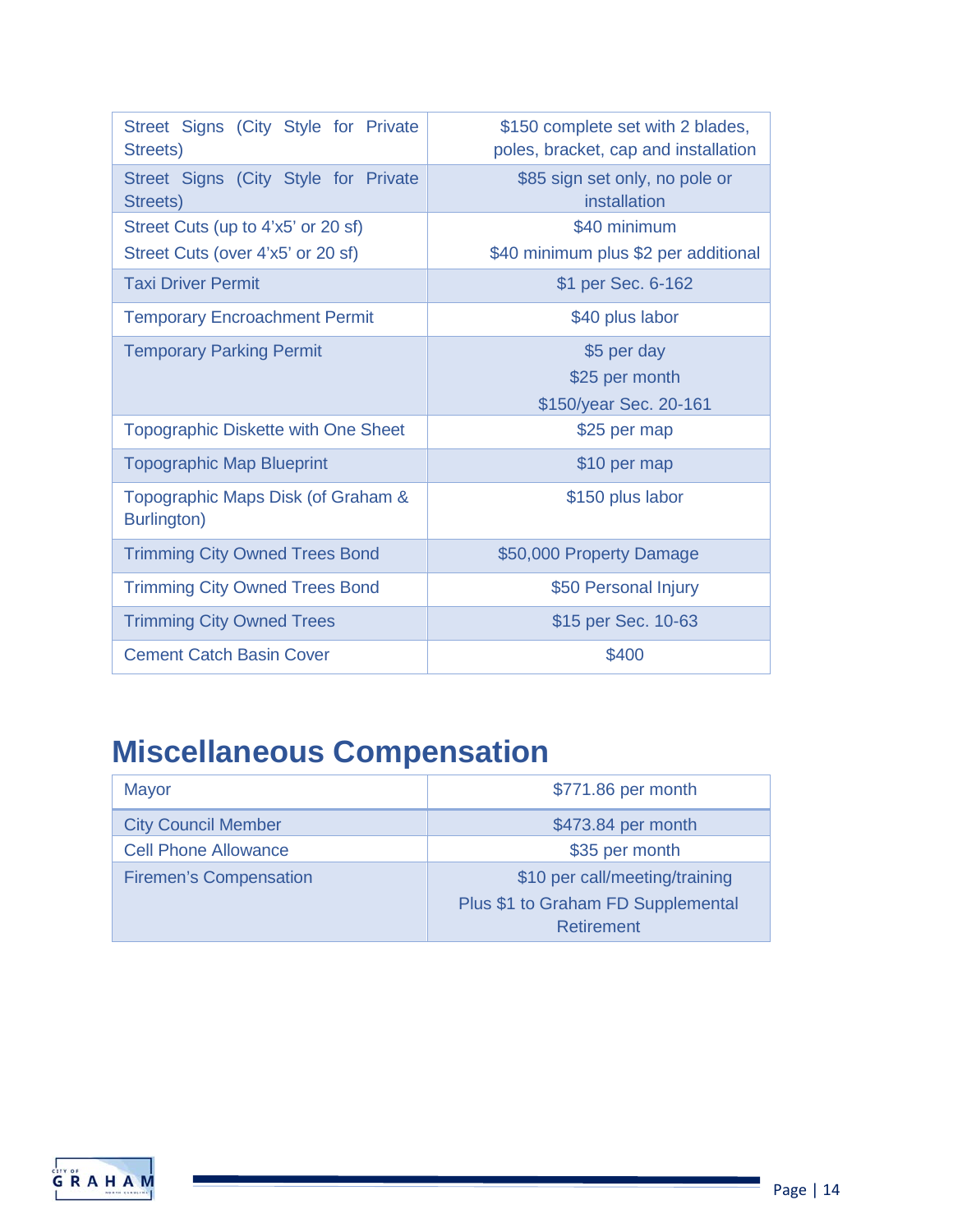# **Recreation and Parks Department Fees**

### **Athletics/Camps**

|                                                                                                                                                                                                                                                                                       | <b>Resident</b>                                                                                                                            | <b>General Public</b>       | <b>Commercial</b> |
|---------------------------------------------------------------------------------------------------------------------------------------------------------------------------------------------------------------------------------------------------------------------------------------|--------------------------------------------------------------------------------------------------------------------------------------------|-----------------------------|-------------------|
| Athletics <sup>1</sup>                                                                                                                                                                                                                                                                | \$25                                                                                                                                       | \$40                        | N/A               |
| <sup>1</sup> A multiple child discount will be available to Graham residents for children in the same<br>household; the first child will be charged the full fee, the second child will be charged 75%<br>of full fee and three or more children will each be charged 50% of full fee |                                                                                                                                            |                             |                   |
| <b>Athletic Camps</b><br>Including Soccer, Basketball,<br>Baseball, Softball, Flag<br><b>Football, Lacrosse</b>                                                                                                                                                                       | Fees for each camp will be set by<br>the GRPD Director and the Athletic<br>Supervisor, based on facility,<br>staffing, and equipment needs |                             |                   |
| <b>Summer Day Camp</b>                                                                                                                                                                                                                                                                |                                                                                                                                            |                             |                   |
| 10 Weeks                                                                                                                                                                                                                                                                              | \$575/1 <sup>st</sup> child                                                                                                                | $$745/1st$ child            | N/A               |
| 6 weeks                                                                                                                                                                                                                                                                               | \$350/1 <sup>st</sup> child                                                                                                                | \$450/1 <sup>st</sup> child |                   |
| Weekly <sup>2</sup>                                                                                                                                                                                                                                                                   | \$70/child                                                                                                                                 | \$86/child                  |                   |
| Daily <sup>2</sup>                                                                                                                                                                                                                                                                    | \$21/child                                                                                                                                 | \$26/child                  |                   |
| Multiple Child Discount <sup>3</sup>                                                                                                                                                                                                                                                  | \$30/child                                                                                                                                 | \$30/child                  |                   |
| <sup>2</sup> Limited based on availability<br><sup>3</sup> Discounts will not be given on weekly or daily rates                                                                                                                                                                       |                                                                                                                                            |                             |                   |

### **Special Events and Programs**

The GRPD Director may set fees for special events and programs based on facility, staffing, and equipment needs

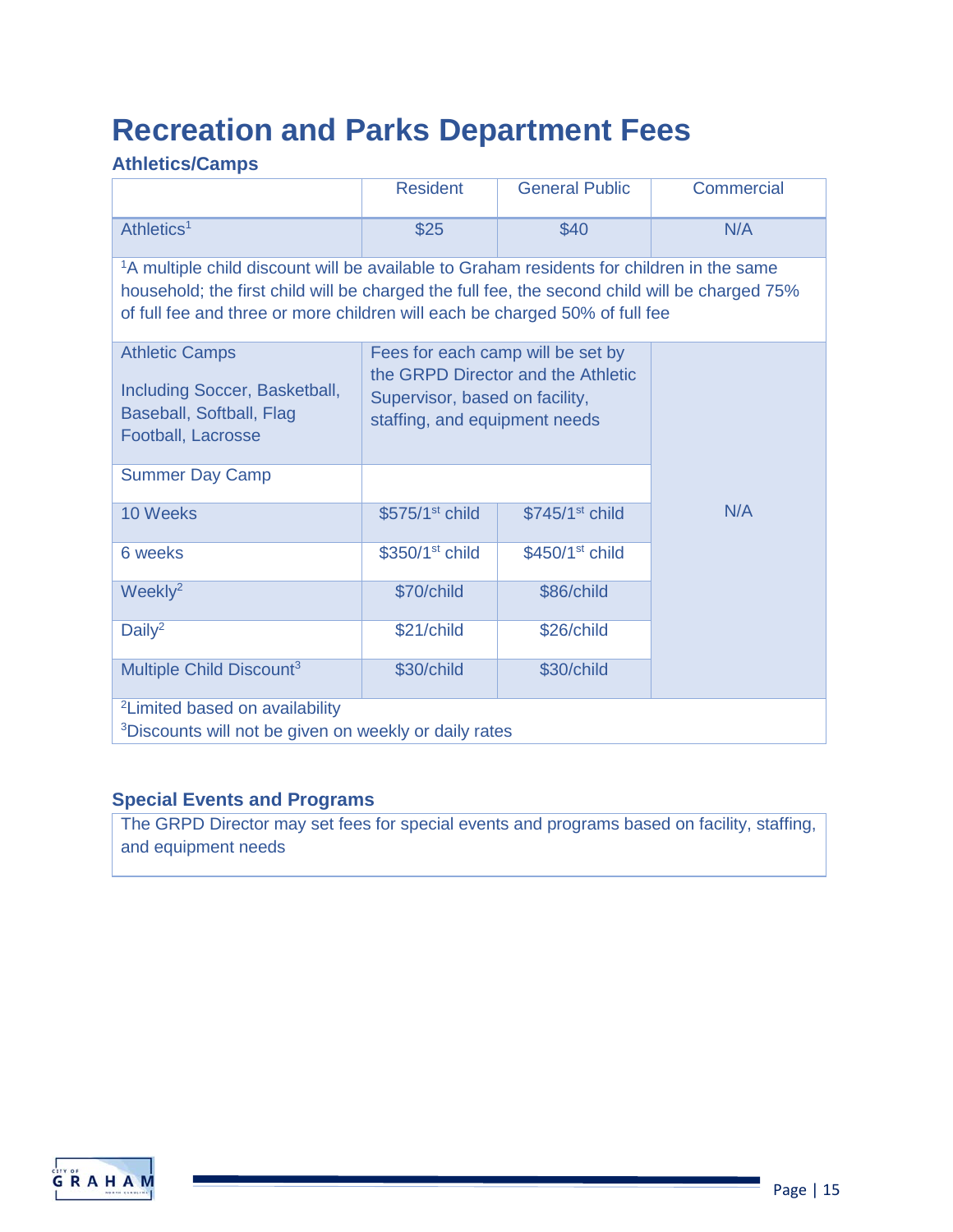### **Graham Recreation Center**

|                            | <b>Resident</b>        | <b>General Public</b>  | Commercial |
|----------------------------|------------------------|------------------------|------------|
| <b>Open Gym Basketball</b> |                        |                        |            |
| Ages 16-54                 | \$1/visit              | \$1/visit              |            |
| Ages 15 & U; 55+           | <b>FREE</b>            | <b>FREE</b>            |            |
| <b>Weight Room</b>         |                        |                        |            |
| Ages 16-54                 | \$1/visit              | \$1/visit              | N/A        |
| Ages 16-54                 | \$40/six-month<br>pass | \$55/six-month<br>pass |            |
| Ages 16-54                 | \$25/three-month       | \$40/three-month       |            |
|                            | pass                   | pass                   |            |
| Ages $55+$                 | Free                   | Free                   |            |

### **Graham-Mebane Lake**

|                                                                         | <b>Fees for All Customers</b> | Commercial                    |
|-------------------------------------------------------------------------|-------------------------------|-------------------------------|
| Boat Launching <sup>2</sup>                                             | \$9/vessel                    |                               |
| Boat Launching-Seniors <sup>2,4</sup>                                   | \$4/vessel                    |                               |
| Non-motorized Vessel Launching <sup>3</sup>                             | \$6/vessel or \$45/year       |                               |
| Non-motorized Vessel Launching-<br>Seniors <sup>3,4</sup>               | \$3/vessel or \$30/year       |                               |
| <b>Bank Fishing</b>                                                     | \$3/person or \$35/year       | N/A                           |
| Bank Fishing-Seniors <sup>4</sup> & Persons w/100%<br><b>Disability</b> | \$1/person or \$15/year       |                               |
| Annual User Fee Permit <sup>5</sup>                                     | \$70/year                     |                               |
| <b>Annual User Fee Permit-Seniors</b> <sup>4,5</sup>                    | \$50/year                     |                               |
| <b>Annual User Fee Permit-Group</b>                                     | \$125/year                    |                               |
| Boat Launching-Maintenance &<br>Demonstrations <sup>6</sup>             | \$4/vessel                    | \$4/vessel or<br>\$300/annual |

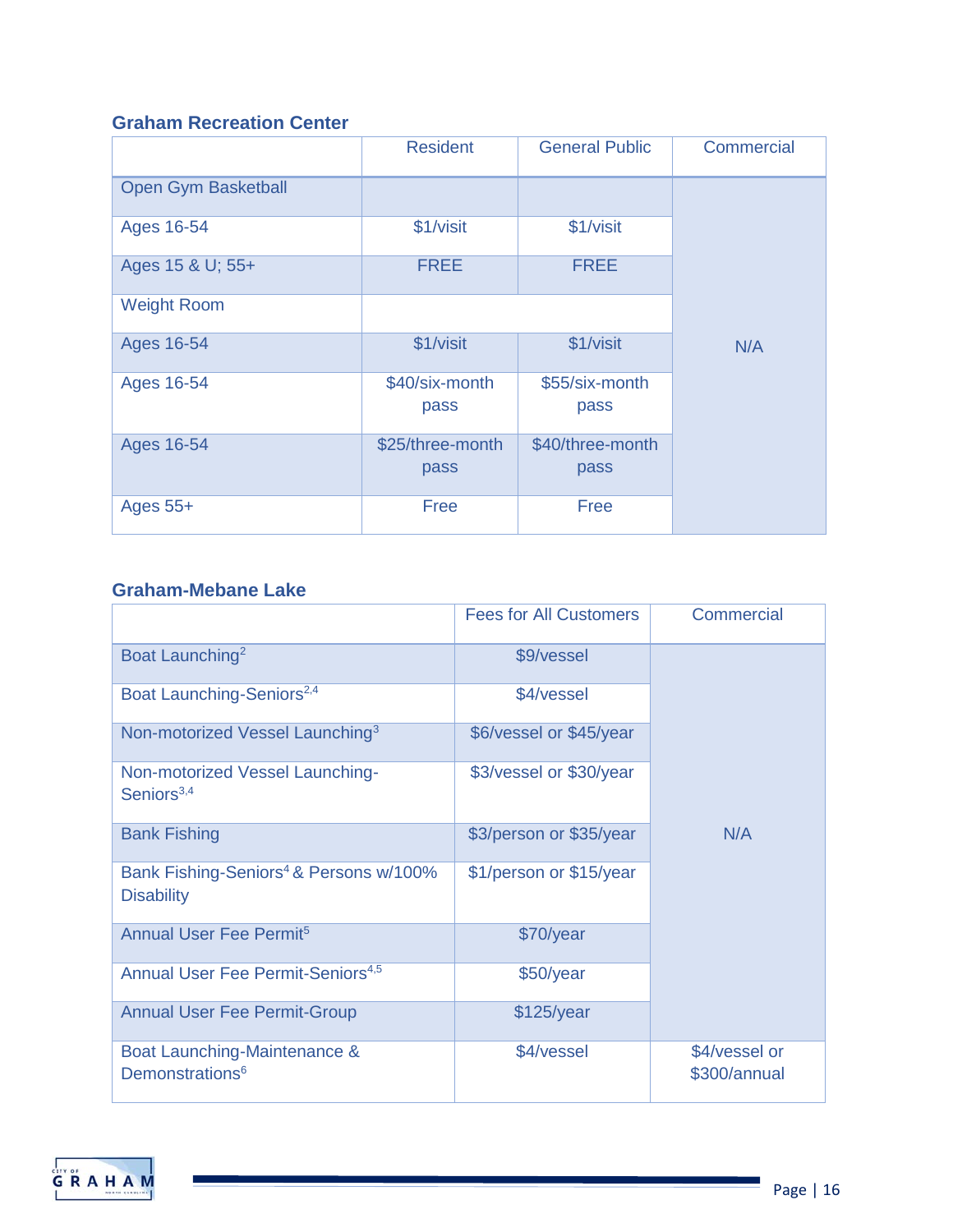|                            | <b>Fees for All Customers</b> | Commercial   |
|----------------------------|-------------------------------|--------------|
| <b>Jon Boats</b>           | \$10/4 hrs.                   |              |
|                            | \$16/8hrs                     |              |
| <b>Canoe Rental</b>        | \$15/4hrs                     |              |
|                            | \$20/8hrs                     | N/A          |
| Solo Kayak Rental          | $$12/4$ hrs.                  |              |
|                            | \$18/8 hrs.                   |              |
| <b>Tandem Kayak Rental</b> | \$18/4 hrs.                   |              |
|                            | \$24/8 hrs.                   |              |
| <b>Event Rental</b>        | \$175/5 hrs.                  | \$275/5 hrs. |

**<sup>2</sup>**All motorized boats including jet skis

<sup>3</sup> All non-motorized vessels including kayaks, canoes & paddleboards

4 Senior fee begins at age 65

5 Includes boat launching and daily fees for a single individual and covers a maximum of two boats

<sup>6</sup> No Recreational activities (fishing, skiing etc.) allowed; for boat and/or trailer maintenance/repair checks, swapping of boats and trailers, and all demonstrations for potential sales; fee is for a one-hour limit, activity over one hour will be charged the full boat launch fee; no charge for the general public if the boat remains on trailer

# **Facility Rental Fees**

### **Bill Cooke Park**

| Field/Room/Equipment                                         | Resident/Non-<br>Profit <sup>1</sup> | <b>General Public</b>              | Commercial*                     |
|--------------------------------------------------------------|--------------------------------------|------------------------------------|---------------------------------|
| <b>Passive Areas</b><br>Open Space, Perimeter<br>Trail, Etc. | $$150$ (5 hrs. max)                  | \$200 (5 hrs.<br>max)              | \$275 (5 hrs. max)              |
| <b>Single Field</b><br>Field #1, Field #2 or Field #3        | \$150/day (10<br>hrs.)<br>\$20/hr.   | \$200/day (10<br>hrs.)<br>\$25/hr. | \$275/day (10 hrs.)<br>\$35/hr. |

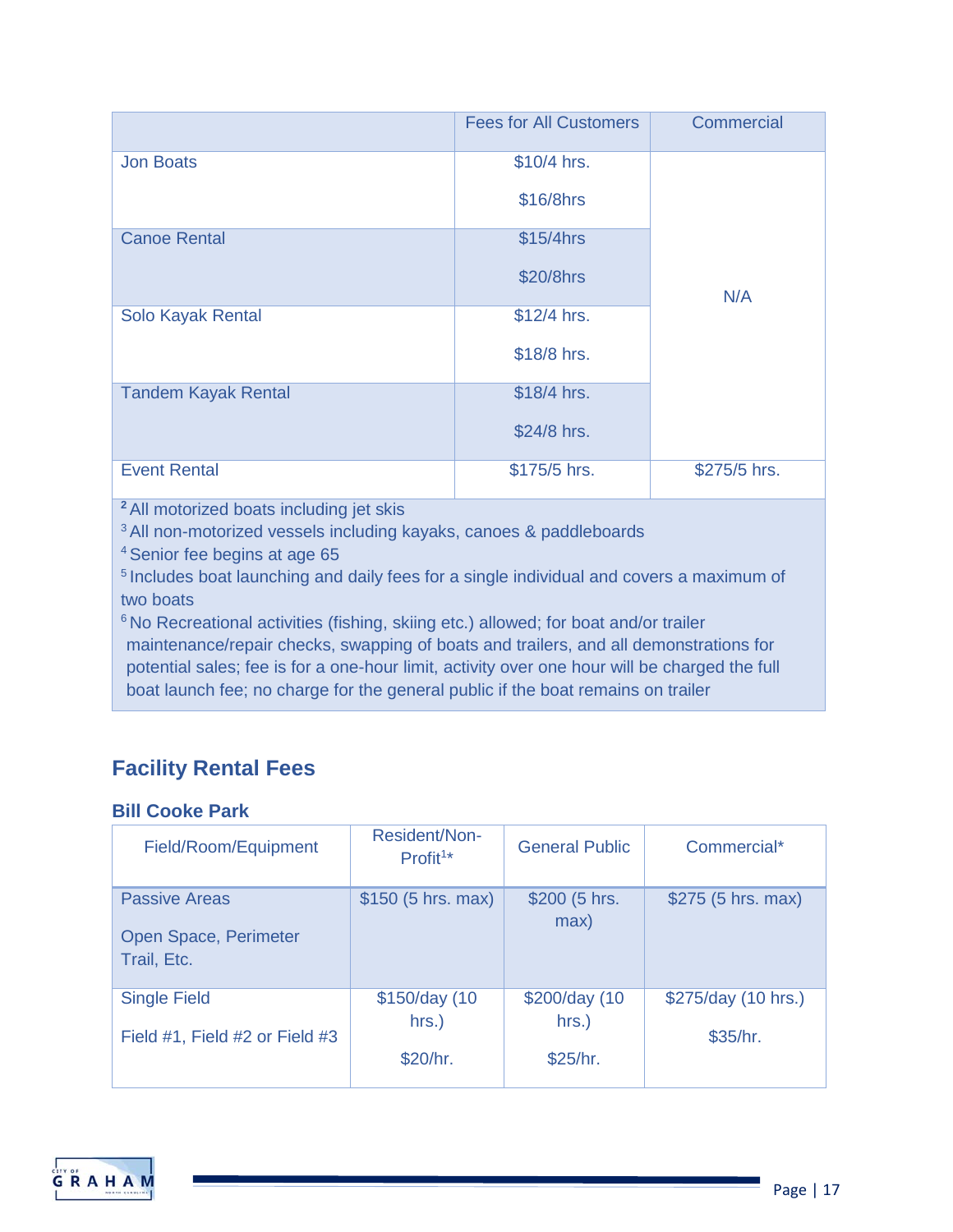|                                | Resident/Non-<br>Profit <sup>1*</sup> | <b>General Public</b> | Commercial* |
|--------------------------------|---------------------------------------|-----------------------|-------------|
| <b>Field Prep</b>              | \$20 ea.                              | \$20 ea.              | \$20/ea.    |
| <b>Field Lining</b>            | \$10 ea.                              | \$10 ea.              | \$10 ea.    |
| Lights (single field)          | \$25/hr.                              | \$25/hr.              | \$25/hr.    |
| Scoreboard (single field)      | \$20/hr.                              | \$20/hr.              | \$20/hr.    |
| Staff Supervision <sup>2</sup> | \$20/hr.                              | \$20/hr.              | \$20/hr.    |

1 Must be a 501(c)(3), tax exempt or charitable organization in good standing and must be approved by the City of Graham

<sup>2</sup>Supervision Fee may be waived for City of Graham employees upon approval of the GRPD Director or Athletic Supervisor

**\***All rentals to Non-Profit and Commercial entities must be approved by the GRPD Director

### **Graham Recreation Center**

|                                                                   | Resident/Non-<br>Profit <sup>1</sup> | <b>General Public</b>     | Commercial*               |
|-------------------------------------------------------------------|--------------------------------------|---------------------------|---------------------------|
| <b>Full Center</b><br>Gym #1, Gym #2, Room #1 &<br><b>Kitchen</b> | $$60/hr. + staff fee$                | $$120/hr. + staff$<br>fee | $$240/hr. + staff$<br>fee |
| Room #1<br>Multi-purpose Room, Includes<br><b>Kitchen</b>         | $$20/hr. + staff fee$                | $$40/hr. + staff$<br>fee  | $$80/hr. + staff fee$     |
| Gym #1-Full Gym, Includes<br>Kitchen                              | $$30/hr. + staff fee$                | $$60/hr. + staff$<br>fee  | $$120/hr. + staff$<br>fee |
| Gym #2-Half Gym, Includes<br><b>Kitchen</b>                       | $$25/hr. + staff fee$                | $$50/hr. + staff$<br>fee  | $$100/hr. + staff$<br>fee |
| Tables <sup>3</sup> (For Use Outside<br>Center)                   | \$3/table per day                    | \$3/table per day         | \$3/table per day         |
| <b>Chairs (For Use Outside</b><br>Center)                         | \$0.25/chair per<br>day              | \$0.25/chair per<br>day   | \$0.25/chair per<br>day   |
| Staff Supervision <sup>2</sup>                                    | \$20/hr.                             | \$20/hr.                  | \$20/hr.                  |
| Cleaning Deposit <sup>5</sup>                                     | \$50                                 | \$50                      | \$50                      |

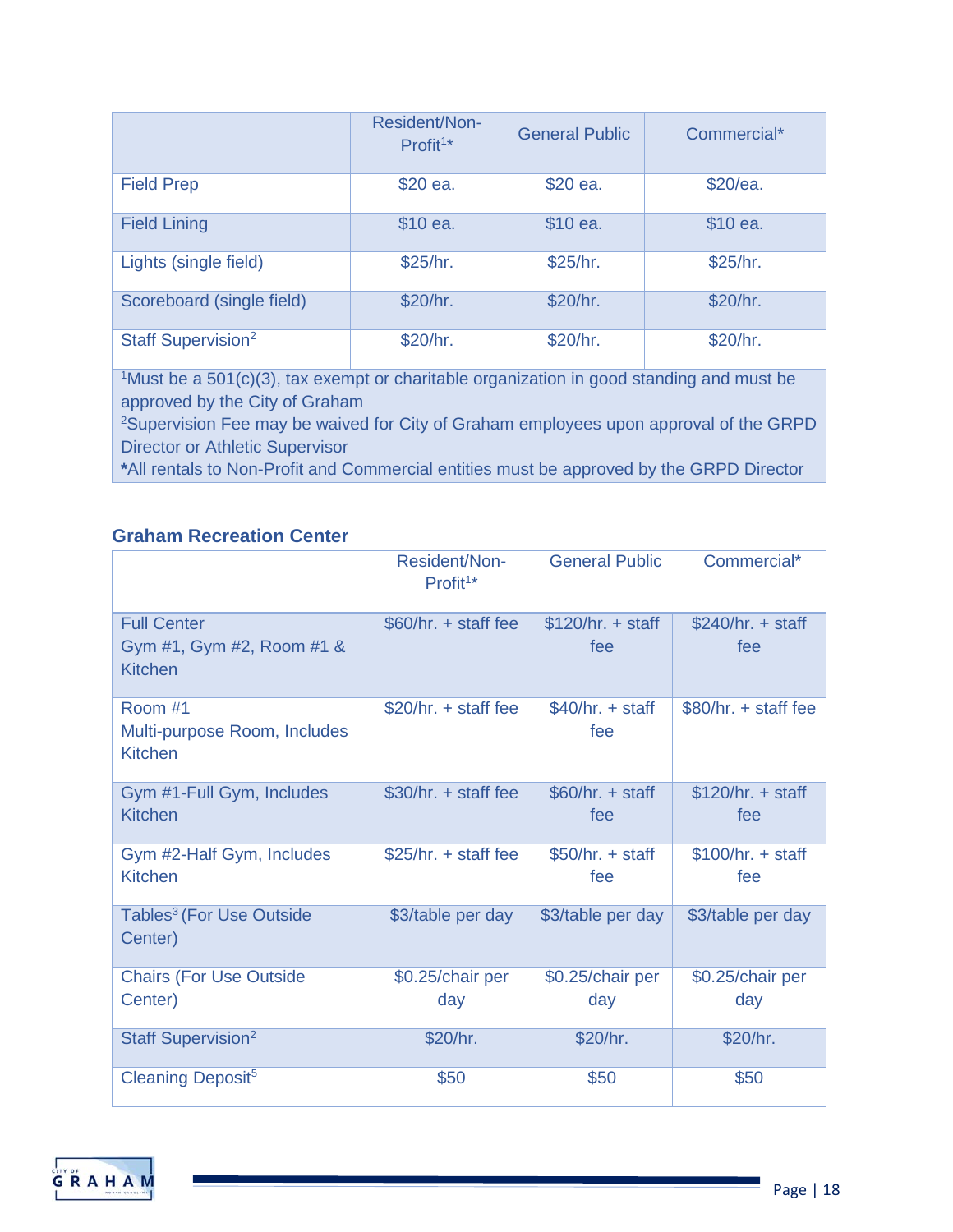1 Must be a 501(c)(3), tax exempt or charitable organization in good standing and must be approved by the City of Graham

<sup>2</sup>Supervision Fee may be waived for City of Graham employees upon approval of the GRPD Director or Athletic Supervisor

<sup>3</sup>Each rental will be charged a \$50 refundable security deposit

5 Refundable and included in all rentals

\*All rentals to Non-Profit and Commercial entities must be approved by the GRPD Director

### **Graham Civic Center**

|                                                                                             | Resident/Non-<br>Profit <sup>1*</sup>                        | <b>General Public</b>                                         | Commercial*                                                   |
|---------------------------------------------------------------------------------------------|--------------------------------------------------------------|---------------------------------------------------------------|---------------------------------------------------------------|
| <b>Full Center, Includes Kitchen</b>                                                        | $$20/hr. + staff fee$                                        | $$40/hr. + staff fee$                                         | $$80/hr. + staff fee$                                         |
|                                                                                             | $$75/5$ hrs. + staff<br>fee<br>$$132/10$ hrs. +<br>staff fee | $$150/5$ hrs. + staff<br>fee<br>$$265/10$ hrs. +<br>staff fee | $$300/5$ hrs. + staff<br>fee<br>$$530/10$ hrs. +<br>staff fee |
|                                                                                             |                                                              |                                                               |                                                               |
| <b>Sand Volleyball Court</b>                                                                | \$15/hr.                                                     | \$20/hr.                                                      | \$30/hr.                                                      |
| Staff Supervision <sup>2</sup>                                                              | \$20/hr.                                                     | \$20/hr.                                                      | \$20.hr.                                                      |
| Cleaning Deposit <sup>5</sup>                                                               | \$50                                                         | \$50                                                          | \$50                                                          |
| $1$ Must be a 501(c)(3), tax exempt or charitable organization in good standing and must be |                                                              |                                                               |                                                               |

approved by the City of Graham

<sup>2</sup>Supervision Fee may be waived for City of Graham employees upon approval of the GRPD Director or Athletic Supervisor

5 Refundable and included in all rentals

\*All rentals to Non-Profit and Commercial entities must be approved by the GRPD Director

### **South Graham Park**

|                                                                                                                                                                                                                                        | Resident/Non-<br>Profit <sup>1</sup> | <b>General Public</b> | Commercial* |
|----------------------------------------------------------------------------------------------------------------------------------------------------------------------------------------------------------------------------------------|--------------------------------------|-----------------------|-------------|
| <b>Sand Volleyball Court</b>                                                                                                                                                                                                           | \$15/hr.                             | \$20/hr.              | \$30/hr.    |
| <sup>1</sup> Must be a 501 $(c)(3)$ , tax exempt or charitable organization in good standing and must be<br>approved by the City of Graham<br>*All rentals to Non-Profit and Commercial entities must be approved by the GRPD Director |                                      |                       |             |

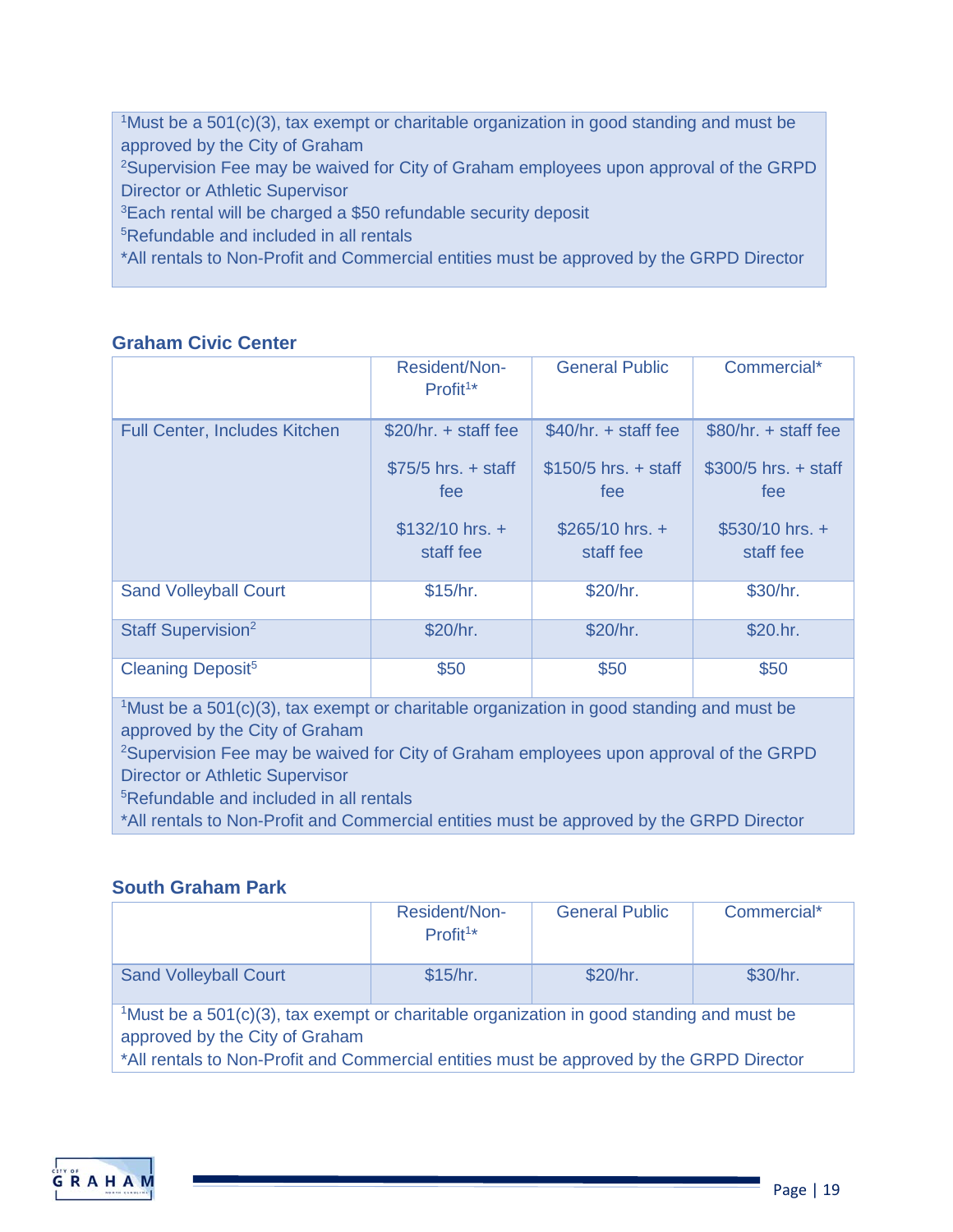#### **Maple St. Center**

|                                                 | Resident/Non-<br>$Profit1*$ | <b>General Public</b> | Commercial*           |
|-------------------------------------------------|-----------------------------|-----------------------|-----------------------|
| <b>Full Center, Does Not Include</b><br>Kitchen | $$15/hr. + staff fee$       | $$30/hr. + staff fee$ | $$60/hr. + staff fee$ |
| <b>Supervisory Staff Fee</b> <sup>4</sup>       | \$20/hr.                    | \$20/hr.              | \$20/hr.              |
| Cleaning Deposit <sup>5</sup>                   | \$50                        | \$50                  | \$50                  |

<sup>1</sup>Must be a 501(c)(3), tax exempt or charitable organization in good standing and must be approved by the City of Graham

4 Supervisory fees must be paid for all centers. An additional hour will be added to all rentals for facility preparations. Supervisory fees may be waived for the Graham Recreation Center during regular business hours and for all centers for City of Graham employees upon approval of the GRPD Director or Center Supervisor

5 Refundable and included in all rentals

\*All rentals to Non-Profit and Commercial entities must be approved by the GRPD Director

### **Shelters**

|                                                                                                                                                            | <b>Resident</b>            | <b>General Public</b>      |                                                   | <b>School Systems</b>                               |
|------------------------------------------------------------------------------------------------------------------------------------------------------------|----------------------------|----------------------------|---------------------------------------------------|-----------------------------------------------------|
| Bill Cooke Park, Shelter #1 &<br>Shelter #2<br>S. Graham Park, Shelter A &<br><b>Shelter B</b><br><b>Graham Regional Park</b><br><b>Graham-Mebane Lake</b> | \$25/reservation<br>period | \$50/reservation<br>period | <b>Alamance</b><br>Co.<br><b>Schools</b><br>-FREE | Non-<br>Alamance<br>Co.<br><b>Schools</b><br>$-$20$ |

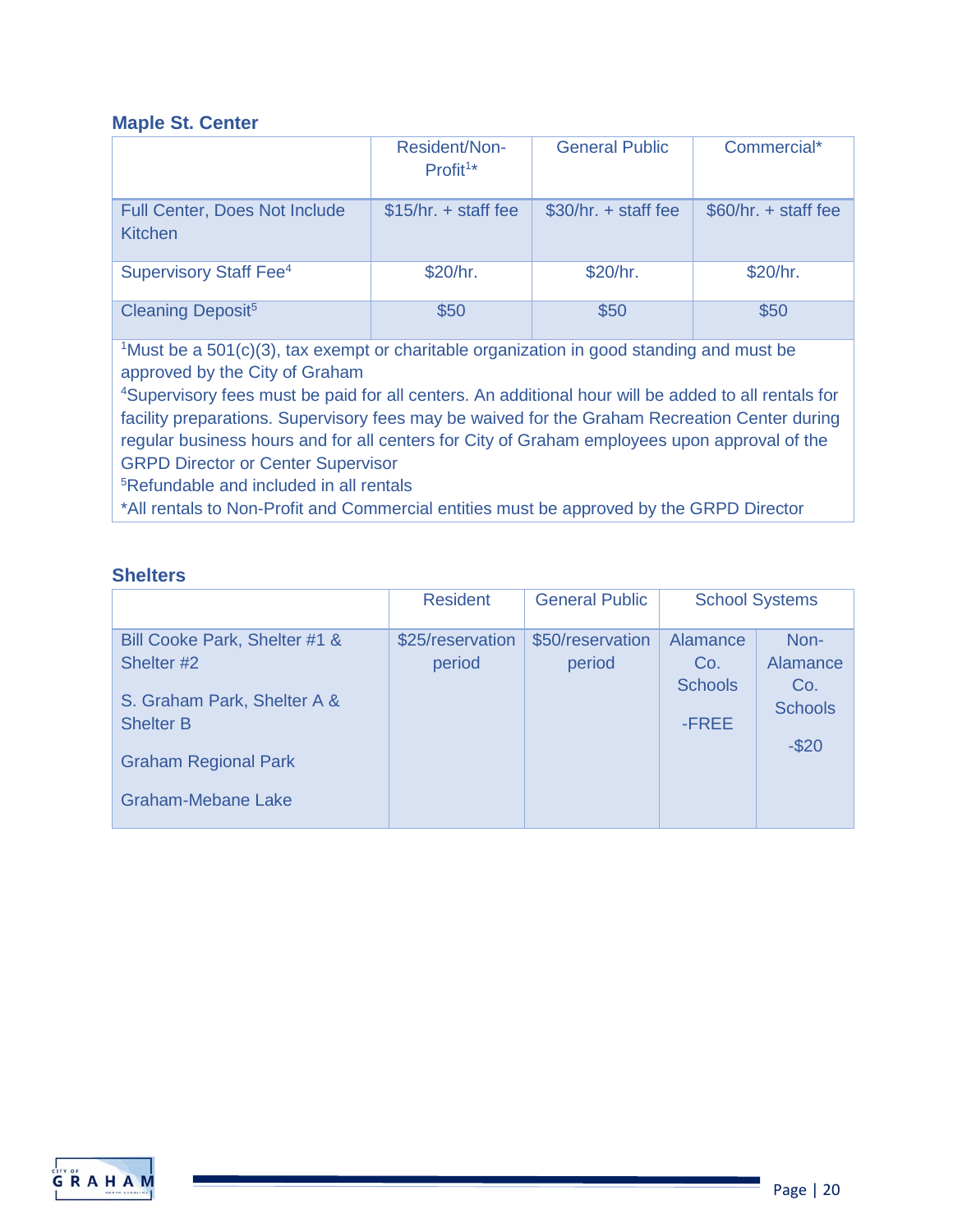# **User Fees**

### **Refuse Fees**

| <i><b>*Recycling</b></i>                                                                                                                                                                      | \$6 per unit, per month                |
|-----------------------------------------------------------------------------------------------------------------------------------------------------------------------------------------------|----------------------------------------|
| *Garbage Land Fill Tipping Fee                                                                                                                                                                | \$4.50 per unit, per month             |
| New Home Garbage & Recycling<br>Container                                                                                                                                                     | \$65 per container                     |
| ***Bulk Waste (in excess of 2<br>clamshell bites)                                                                                                                                             | \$18 per clamshell bite in excess of 2 |
| ***Tree Trimmings (in excess of 2)<br>clamshell bites)                                                                                                                                        | \$12 per clamshell bite in excess of 2 |
| *All water customers inside the City Limits without containerized disposal systems<br>(dumpsters) per customer or dwelling unit<br>***One (1) clamshell bite is approximately 1.5 cubic yards |                                        |

### **Stormwater Fee**

| Stormwater Charge | \$2 per month per utility account |
|-------------------|-----------------------------------|
|-------------------|-----------------------------------|

### **Water Rates**

| <b>Water Base Rate (per month)</b>                    | \$5.03              |
|-------------------------------------------------------|---------------------|
| Water Rates per 1,000 gallons (inside city<br>limits) |                     |
| $0 - 2,500$                                           | \$3.47              |
| 2,500-10,000                                          | \$3.85              |
| 10,001-100,000                                        | \$3.91              |
| 100,001-1,000,000                                     | \$3.96              |
| 1,000,001-2,000,000                                   | \$4.02              |
| 2,000,000+                                            | \$4.07              |
| <b>Water Rate (Outside City Limits)</b>               | Double inside rates |
| <b>Water Base Rate (Outside City Limits)</b>          | \$10.06             |
| Municipal Customers (per 1,000 gallons)               | Inside rates        |
| <b>Delinquent Fee</b>                                 | 2% (Minimum of \$5) |

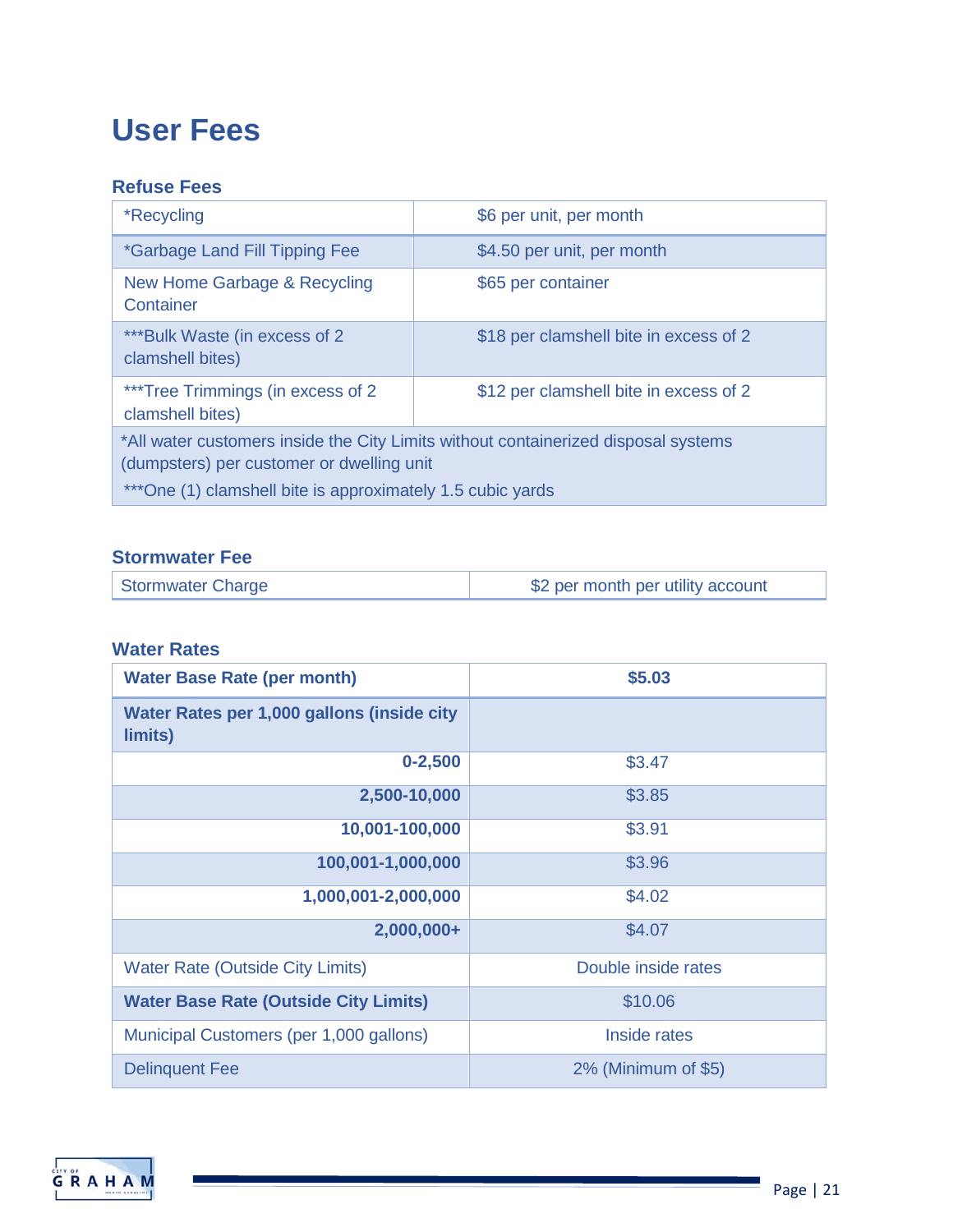| Non-payment Fee                                             | \$40              |
|-------------------------------------------------------------|-------------------|
| *Water Deposit (Inside Residential)                         | \$80              |
| *Water Deposit (Outside Residential)                        | \$160             |
| *Water Deposit (Inside Non-residential)                     | \$100             |
| *Water Deposit (Outside Residential)                        | \$200             |
| <b>Meter Tampering Fee</b>                                  | \$100             |
| <b>**Meter Testing Fee (Inside)</b>                         | \$10              |
| <i>**Meter Testing Fee (Outside)</i>                        | \$20              |
| <b>Service Initiation Fee</b>                               | \$10              |
| <b>Backflow Annual Testing (For Irrigation</b><br>Accounts) | \$10.42 per month |

\*No deposit required for property owners. Deposits required for rental or leased property and refundable when final bills are paid.

\*\*During testing, if meter checks out of limits estimated by AWWA, money shall be refunded and adjustment made to water bill. If meter tests are within AWWA Standards, the fee shall remain with the City.

#### **Sewer Rates**

| Sewer Base Rate (per month)              | \$5.03  |
|------------------------------------------|---------|
| Sewer Rates per 1,000 gallons:           |         |
| $0 - 2,500$                              | \$5.99  |
| 2,500-10,000                             | \$11.60 |
| 10,001-100,000                           | \$11.67 |
| 100,001-1,000,000                        | \$11.75 |
| 1,000,001-2,000,000                      | \$11.82 |
| $2,000,000+$                             | \$11.91 |
| Unmetered Sewer Charge (per month)       | \$46.56 |
| Outside User Sewer Surcharge (per month) | \$19.80 |

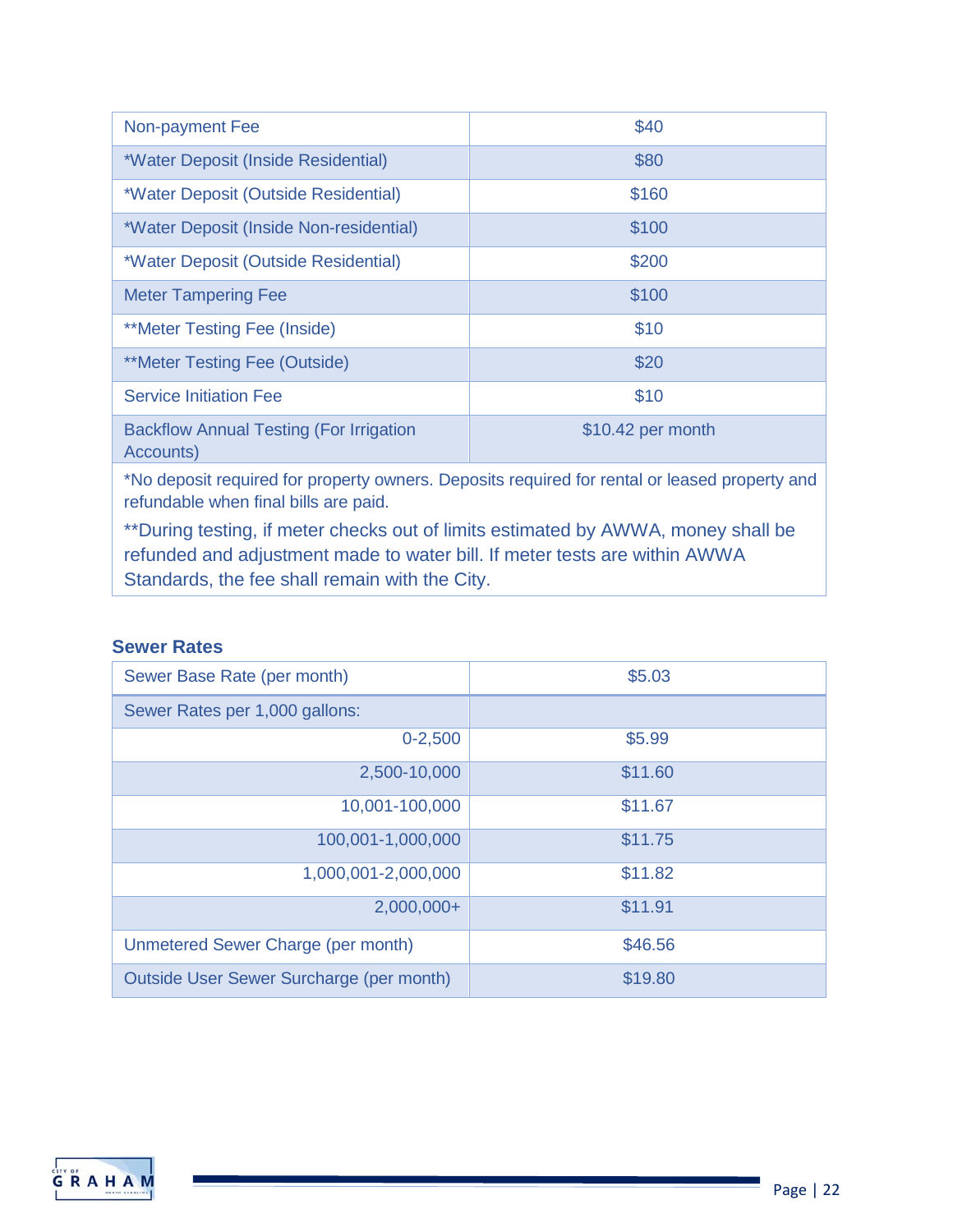# **Water and Sewer Tap and System Development Fees**

| Water & Sewer Tap & Meter Fees                 |                                                                        |                                                                                      |                                                        |                                                       |                                                              |
|------------------------------------------------|------------------------------------------------------------------------|--------------------------------------------------------------------------------------|--------------------------------------------------------|-------------------------------------------------------|--------------------------------------------------------------|
|                                                | Water<br><b>Meter</b><br><b>Fee</b>                                    | Water<br><b>Tap Fee</b><br>(Inside<br>City<br>limits)                                | Water<br><b>Tap Fee</b><br>(Outside<br>City<br>limits) | Sewer<br><b>Tap Fee</b><br>(Inside<br>City<br>limits) | <b>Sewer</b><br><b>Tap Fee</b><br>(Inside<br>City<br>limits) |
| Residential Dwelling Unit (3/4" Meter - 2 BR)* | \$300                                                                  | \$1,000                                                                              | \$2,000                                                | \$1,000                                               | \$2,000                                                      |
| Residential Dwelling Unit (3/4" Meter - 3 BR)* | \$300                                                                  | \$1,000                                                                              | \$2,000                                                | \$1,000                                               | \$2,000                                                      |
| Residential Dwelling Unit (3/4" Meter - 4 BR)* | \$300                                                                  | \$1,000                                                                              | \$2,000                                                | \$1,000                                               | \$2,000                                                      |
| Residential Dwelling Unit (3/4" Meter - 5 BR)* | \$300                                                                  | \$1,000                                                                              | \$2,000                                                | \$1,000                                               | \$2,000                                                      |
| All Other Zoning Categories/Uses - 3/4" Meter  | \$300                                                                  | Owner or Developer is responsible for                                                |                                                        |                                                       |                                                              |
| All Other Zoning Categories/Uses - 1" Meter    | $\sum_{i=1}^{n}$                                                       |                                                                                      |                                                        |                                                       |                                                              |
| All Zoning Categories/Uses - 1.5" Meter        | Developer is<br>$\sigma$                                               |                                                                                      | providing taps for all other types, sizes and          |                                                       |                                                              |
| All Zoning Categories/Uses - 2" Meter          | Standards                                                              |                                                                                      | zoning classifications except for fire                 |                                                       |                                                              |
| All Zoning Categories/Uses - 3" Meter          | ð                                                                      | suppression taps in the #1 fire district where<br>taps will be provided by the City. |                                                        |                                                       |                                                              |
| All Zoning Categories/Uses - 4" Meter          | responsible for providing<br>meters meeting City or<br>Graham<br>Owner |                                                                                      |                                                        |                                                       |                                                              |
| All Zoning Categories/Uses - 6" Meter          |                                                                        |                                                                                      |                                                        |                                                       |                                                              |

# **OPTION A**

| Water & Sewer System Development Fees <sup>7</sup> |                                                  |                    |                  |                  |  |  |
|----------------------------------------------------|--------------------------------------------------|--------------------|------------------|------------------|--|--|
| <b>Customer Type</b>                               | <b>Equivalent</b><br><b>Residential</b><br>Unit‡ | <b>Water Fee I</b> | <b>Sewer Fee</b> | <b>Total Fee</b> |  |  |
| Residential Dwelling Unit (3/4" Meter - 2 BR)      | 1                                                | \$2,771            | \$1,748          | \$4,519          |  |  |
| Residential Dwelling Unit (3/4" Meter - 3 BR)      | $1.5\,$                                          | \$4,157            | \$2,622          | \$6,779          |  |  |
| Residential Dwelling Unit (3/4" Meter - 4 BR)      | 2                                                | \$5,542            | \$3,496          | \$9,038          |  |  |
| Residential Dwelling Unit (3/4" Meter - 5 BR)      | 2.5                                              | \$6,928            | \$4,370          | \$11,298         |  |  |
| All Other Zoning Categories/Uses - 3/4" Meter      | 1                                                | \$2,771            | \$1,748          | \$4,519          |  |  |
| All Other Zoning Categories/Uses - 1" Meter        | 1.67                                             | \$4,628            | \$2,919          | \$7,547          |  |  |
| All Zoning Categories/Uses - 1.5" Meter            | 3.33                                             | \$9,227            | \$5,821          | \$15,048         |  |  |
| All Zoning Categories/Uses - 2" Meter              | 5.33                                             | \$14,769           | \$9,317          | \$24,086         |  |  |
| All Zoning Categories/Uses - 3" Meter              | 11.67                                            | \$32,338           | \$20,399         | \$52,737         |  |  |
| All Zoning Categories/Uses - 4" Meter              | 21                                               | \$58,191           | \$36,708         | \$94,899         |  |  |
| All Zoning Categories/Uses - 6" Meter              | 43.33                                            | \$120,067          | \$75,741         | \$195,808        |  |  |

+Applicable System Development Fee(s) for development requiring smaller or larger water meters will be calculated on a project specific basis using rates and methodology identified in the City's System Development Fee Analysis.

#Equivalent Residential Unit is approximate multiplier adapted from AWWA Manual of Water Supply Practices-M1, Principles of Water Rates, Fees, and Charges.

\*120 gallons per day per bedroom (min. 2-BR)

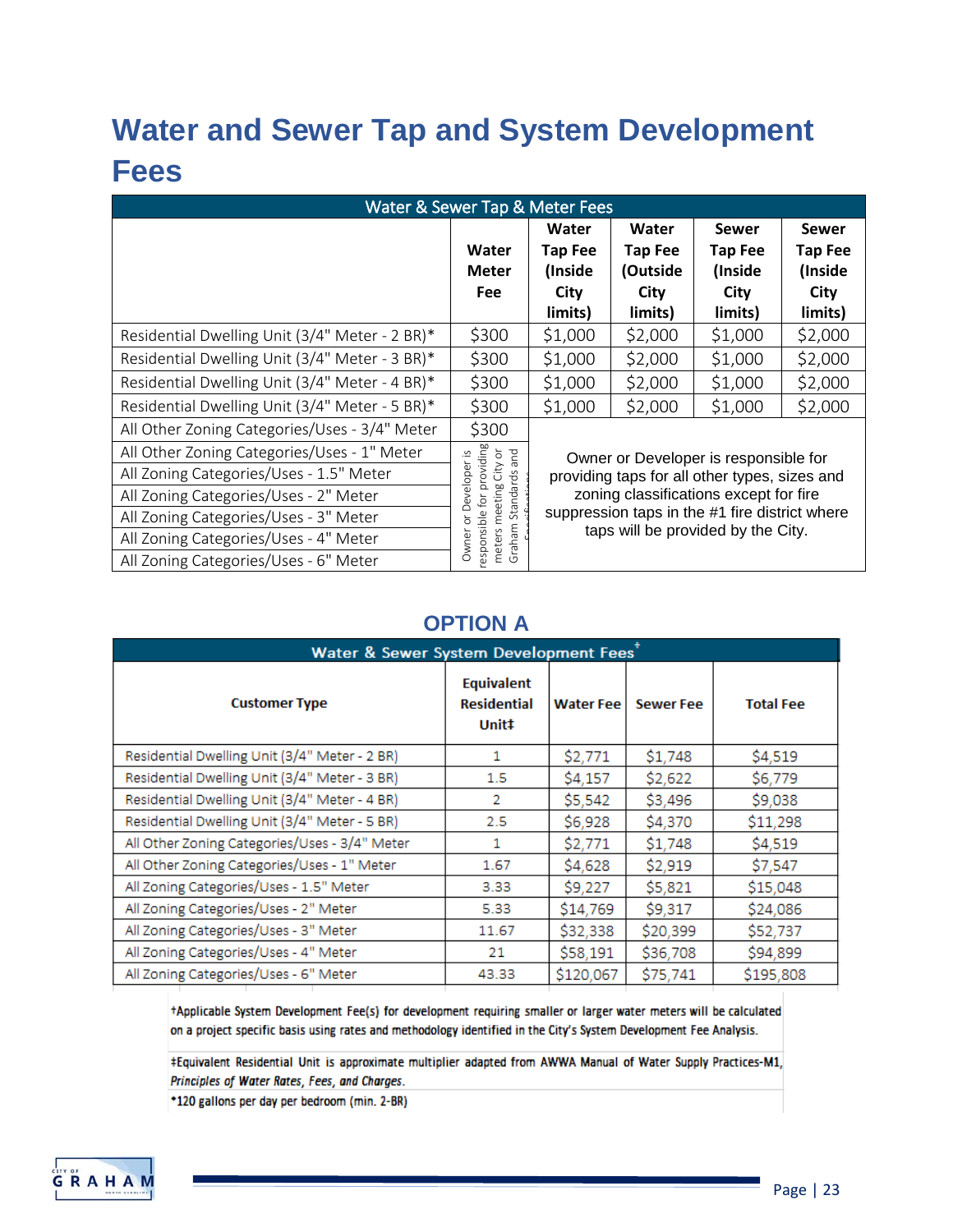| Water & Sewer System Development Fees         |                                           |                  |                  |                  |  |  |
|-----------------------------------------------|-------------------------------------------|------------------|------------------|------------------|--|--|
| <b>Customer Type</b>                          | Equivalent<br><b>Residential</b><br>Unit‡ | <b>Water Fee</b> | <b>Sewer Fee</b> | <b>Total Fee</b> |  |  |
| Residential Dwelling Unit (3/4" Meter - 2 BR) | 1                                         | \$2,078          | \$1,311          | \$3,389          |  |  |
| Residential Dwelling Unit (3/4" Meter - 3 BR) | 1.5                                       | \$3,117          | \$1,967          | \$5,084          |  |  |
| Residential Dwelling Unit (3/4" Meter - 4 BR) | 2                                         | \$4,157          | \$2,622          | \$6,779          |  |  |
| Residential Dwelling Unit (3/4" Meter - 5 BR) | 2.5                                       | \$5,196          | \$3,278          | \$8,473          |  |  |
| All Other Zoning Categories/Uses - 3/4" Meter | 1                                         | \$2,078          | \$1,311          | \$3,389          |  |  |
| All Other Zoning Categories/Uses - 1" Meter   | 1.67                                      | \$3,471          | \$2,189          | \$5,660          |  |  |
| All Zoning Categories/Uses - 1.5" Meter       | 3.33                                      | \$6,921          | \$4,366          | \$11,286         |  |  |
| All Zoning Categories/Uses - 2" Meter         | 5.33                                      | \$11,077         | \$6,988          | \$18,065         |  |  |
| All Zoning Categories/Uses - 3" Meter         | 11.67                                     | \$24,253         | \$15,299         | \$39,553         |  |  |
| All Zoning Categories/Uses - 4" Meter         | 21                                        | \$43,643         | \$27,531         | \$71,174         |  |  |
| All Zoning Categories/Uses - 6" Meter         | 43.33                                     | \$90,051         | \$56,806         | \$146,856        |  |  |

# **OPTION B – 25% Less than Allowable**

## **OPTION C – 50% Less than Allowable**

| Water & Sewer System Development Fees         |                                                  |             |                  |                  |  |  |
|-----------------------------------------------|--------------------------------------------------|-------------|------------------|------------------|--|--|
| <b>Customer Type</b>                          | <b>Equivalent</b><br><b>Residential</b><br>Unit‡ | Water Fee l | <b>Sewer Fee</b> | <b>Total Fee</b> |  |  |
| Residential Dwelling Unit (3/4" Meter - 2 BR) | 1                                                | \$1,386     | \$874            | \$2,260          |  |  |
| Residential Dwelling Unit (3/4" Meter - 3 BR) | $1.5\,$                                          | \$2,078     | \$1,311          | \$3,389          |  |  |
| Residential Dwelling Unit (3/4" Meter - 4 BR) | 2                                                | \$2,771     | \$1,748          | \$4,519          |  |  |
| Residential Dwelling Unit (3/4" Meter - 5 BR) | 2.5                                              | \$3,464     | \$2,185          | \$5,649          |  |  |
| All Other Zoning Categories/Uses - 3/4" Meter | 1                                                | \$1,386     | \$874            | \$2,260          |  |  |
| All Other Zoning Categories/Uses - 1" Meter   | 1.67                                             | \$2,314     | \$1,460          | \$3,773          |  |  |
| All Zoning Categories/Uses - 1.5" Meter       | 3.33                                             | \$4,614     | \$2,910          | \$7,524          |  |  |
| All Zoning Categories/Uses - 2" Meter         | 5.33                                             | \$7,385     | \$4,658          | \$12,043         |  |  |
| All Zoning Categories/Uses - 3" Meter         | 11.67                                            | \$16,169    | \$10,200         | \$26,368         |  |  |
| All Zoning Categories/Uses - 4" Meter         | 21                                               | \$29,096    | \$18,354         | \$47,450         |  |  |
| All Zoning Categories/Uses - 6" Meter         | 43.33                                            | \$60,034    | \$37,870         | \$97,904         |  |  |